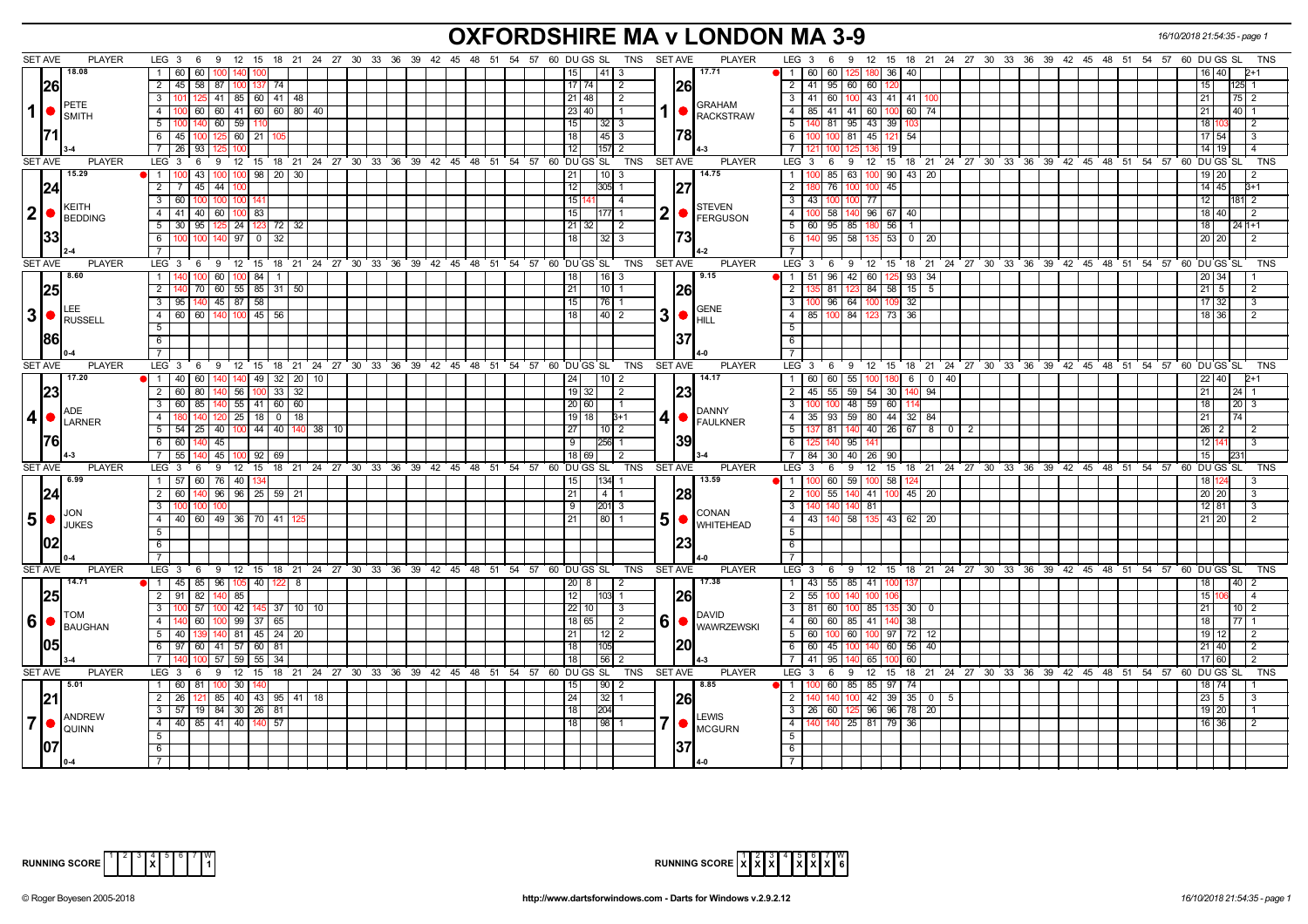## **OXFORDSHIRE MA v LONDON MA 3-9** *16/10/2018 21:54:46 - page 2*

| 11.87<br>$140$ 57 60<br>17 60 <br>7.20<br>43 84<br>$\bullet$ 1<br>44 I<br>60<br>60<br>64<br>100 I<br>2<br> 26 <br> 23 <br>83 99 59 100<br>180 76 41 66 60 78<br>15<br>2<br>2<br>$92$ 80 58 32 30<br>66 99 60<br>59<br>21<br>3 <sup>1</sup><br>$95$ 81<br>$10$   1<br>60<br>40<br>SEAN<br><b>WILL</b><br> 8 <br>8<br>134 58<br>18 96<br>60<br>85<br>36<br>96<br>4 I<br>-27<br>55<br>48<br>96<br>81<br>4<br>BLACKWELL<br>HOLLEY<br>$100 \ 60 \ 59 \ 60 \ 100$<br>100 26 60 55<br>20 100<br>5<br>25<br>22<br>3<br>100<br>5<br>1001<br>66<br> 94 <br>83 85 60 133 71 69<br>59   60   60   58   100   84<br>18 69 <br>6 <sup>1</sup><br>6 | 15 <sub>1</sub><br>150 1<br>18 78<br>$1 + 1$<br>21 60<br>18 <sup>1</sup><br>86<br>$135$ 2<br>18 <sup>1</sup><br>18 <sup>1</sup><br>80 |
|--------------------------------------------------------------------------------------------------------------------------------------------------------------------------------------------------------------------------------------------------------------------------------------------------------------------------------------------------------------------------------------------------------------------------------------------------------------------------------------------------------------------------------------------------------------------------------------------------------------------------------------|---------------------------------------------------------------------------------------------------------------------------------------|
|                                                                                                                                                                                                                                                                                                                                                                                                                                                                                                                                                                                                                                      |                                                                                                                                       |
|                                                                                                                                                                                                                                                                                                                                                                                                                                                                                                                                                                                                                                      |                                                                                                                                       |
|                                                                                                                                                                                                                                                                                                                                                                                                                                                                                                                                                                                                                                      |                                                                                                                                       |
|                                                                                                                                                                                                                                                                                                                                                                                                                                                                                                                                                                                                                                      |                                                                                                                                       |
|                                                                                                                                                                                                                                                                                                                                                                                                                                                                                                                                                                                                                                      |                                                                                                                                       |
|                                                                                                                                                                                                                                                                                                                                                                                                                                                                                                                                                                                                                                      |                                                                                                                                       |
| $\overline{7}$                                                                                                                                                                                                                                                                                                                                                                                                                                                                                                                                                                                                                       |                                                                                                                                       |
| <b>SET AVE</b><br>9 12 15 18 21 24 27 30 33 36 39 42 45 48 51 54 57 60 DUGS SL<br>TNS<br><b>SET AVE</b><br><b>PLAYER</b><br>$LEG_3$ 6<br>9 12 15 18 21 24 27 30 33 36 39 42 45 48 51 54 57 60 DUGSSL TNS<br><b>PLAYER</b><br>LEG 3<br>$6\overline{6}$                                                                                                                                                                                                                                                                                                                                                                                |                                                                                                                                       |
| 13.54<br>11.88<br>59<br>83 30<br>20 30 <br>60 l<br>81<br>76 90<br>44<br>45<br>l 41<br>- 9                                                                                                                                                                                                                                                                                                                                                                                                                                                                                                                                            | 21 I<br>$\overline{4}$                                                                                                                |
| 22<br> 23 <br>$\overline{24}$<br>$\overline{22}$<br>95<br>$94 \mid 33$<br>30   96<br>25<br>26<br>2<br>85<br>2<br>55<br>41<br>43<br>$^{\circ}$<br>  60                                                                                                                                                                                                                                                                                                                                                                                                                                                                                | 23 60                                                                                                                                 |
| $17$ 20<br>20<br>30<br>43 60 45<br>41<br>3<br>26<br>3<br>100<br>140 100<br>$\overline{4}$<br>STEPHEN<br><b>TONY</b>                                                                                                                                                                                                                                                                                                                                                                                                                                                                                                                  | 172 1<br>18                                                                                                                           |
| 9 •<br>9<br>39 60 <br>$43$ 77 30<br>$25 \mid 8$<br>95<br>46 26 40 43 78<br>83<br>$\overline{4}$<br>- 8<br>-21<br>-41<br>4<br>HAMIT<br><b>I</b> WRIGHT                                                                                                                                                                                                                                                                                                                                                                                                                                                                                | 24 <sup>1</sup><br>$32$   1                                                                                                           |
| 78 64<br>15<br>5<br>95<br>46 20 20<br>5<br> 25 3                                                                                                                                                                                                                                                                                                                                                                                                                                                                                                                                                                                     | 18 20<br>$2+1$                                                                                                                        |
| <b>85</b><br>75<br>123 41 76 80 40<br>6 6 6 6 6 0 83 46 60 85 41<br>21<br> 66 <br>96   45  <br>- 6 I                                                                                                                                                                                                                                                                                                                                                                                                                                                                                                                                 | $20 \mid 40$                                                                                                                          |
| $\overline{52}$<br>40<br>89<br>18<br>40 32 62<br>60   60  <br>41<br>76 I<br>70<br>100                                                                                                                                                                                                                                                                                                                                                                                                                                                                                                                                                | $21$ 70                                                                                                                               |
| TNS<br>SET AVE<br><b>SET AVE</b><br><b>PLAYER</b><br>18 21 24 27 30 33 36 39 42 45 48 51 54 57 60 DUGS SL<br><b>PLAYER</b><br>$LEG^{\prime}$ 3<br>18 21 24 27 30 33 36 39 42 45<br>LEG <sub>3</sub><br>12 15<br>12<br>- 6<br>-9<br>-9<br>15<br>- 6                                                                                                                                                                                                                                                                                                                                                                                   | 48 51 54 57 60 DUGS SL<br>TNS                                                                                                         |
| 6.15<br>8.53<br>80<br>93 42 49 52 90 30<br> 20 <br>50<br>60<br>27<br>60<br>134 82 42<br>45 I<br>24<br>46                                                                                                                                                                                                                                                                                                                                                                                                                                                                                                                             | 23 42                                                                                                                                 |
| 23 <br>$1911+1$<br> 25 <br>43 85 57 180 45<br>15<br>100 39 56 135 71<br>$\overline{2}$<br>$\overline{2}$                                                                                                                                                                                                                                                                                                                                                                                                                                                                                                                             | $18$ 71<br>$\overline{3}$                                                                                                             |
| 00 60 60 100 100<br>15<br> 81 3<br>3 <sup>1</sup><br>57 <sup>1</sup><br>3<br>l 60<br>140<br>135<br>GEORGE                                                                                                                                                                                                                                                                                                                                                                                                                                                                                                                            | 15 10                                                                                                                                 |
| hd•<br>$10$ $\bullet$ $\left  \frac{\text{LEE}}{\text{COCKS}} \right $<br>58 95 58 97 18 20<br>45   79   55   58   60   83   85   36<br>$\overline{4}$<br>21<br> 20 1<br>$\overline{4}$<br><b>I</b> GRANT                                                                                                                                                                                                                                                                                                                                                                                                                            | 22 36                                                                                                                                 |
| $5\overline{)}$<br>$-5$<br>89<br>69                                                                                                                                                                                                                                                                                                                                                                                                                                                                                                                                                                                                  |                                                                                                                                       |
| $6\overline{6}$<br>6                                                                                                                                                                                                                                                                                                                                                                                                                                                                                                                                                                                                                 |                                                                                                                                       |
| $\overline{7}$<br><b>SET AVE</b><br>12 15 18 21 24 27 30 33 36 39 42 45 48 51 54 57 60 DUGS SL<br>TNS<br><b>SET AVE</b><br>$LEG^3$ 3<br>12 15 18 21 24 27 30 33 36 39 42 45 48 51 54 57 60 DUGS SL<br><b>PLAYER</b><br>LEG <sub>3</sub><br><b>PLAYER</b><br>- 6<br>9<br>6<br>- 9                                                                                                                                                                                                                                                                                                                                                     | <b>TNS</b>                                                                                                                            |
| 9.69<br>14.33<br> 88 <br>85<br>45<br>96<br>l 97<br>-41<br>12<br>2                                                                                                                                                                                                                                                                                                                                                                                                                                                                                                                                                                    | 15 96                                                                                                                                 |
| 1351<br>60   59<br>18 86<br>$\overline{2}$<br>60<br>2<br>81<br>86<br>45<br>80<br>100<br>100                                                                                                                                                                                                                                                                                                                                                                                                                                                                                                                                          | 15 <sup>1</sup><br>56 3                                                                                                               |
| 27 <br><b>131</b><br>$-45$<br>$42 \mid 85$<br>284<br>57 81 96<br>45 I<br>12<br>- 3 I<br>180 87<br>3                                                                                                                                                                                                                                                                                                                                                                                                                                                                                                                                  | $15$ 87<br>$H + 1$                                                                                                                    |
| <b>IPETER</b><br><b>WAYNE</b><br> 11<br>l 1<br>83<br>44<br>43   140<br>15<br>$129$ 2<br>$\overline{4}$<br>83<br>98<br>$\overline{4}$<br>45                                                                                                                                                                                                                                                                                                                                                                                                                                                                                           | $15 \mid 98$                                                                                                                          |
| <b>BROWN</b><br><b>I</b> HALL<br>15<br>$42+1$<br>5<br>80<br>20<br>91 21<br>-5<br>97<br>100                                                                                                                                                                                                                                                                                                                                                                                                                                                                                                                                           | $18$ 1                                                                                                                                |
| 78 <br>140I<br>6<br>6                                                                                                                                                                                                                                                                                                                                                                                                                                                                                                                                                                                                                |                                                                                                                                       |
| $\overline{7}$                                                                                                                                                                                                                                                                                                                                                                                                                                                                                                                                                                                                                       |                                                                                                                                       |
| 9 12 15 18 21 24 27 30 33 36 39 42 45 48 51 54 57 60 DUGS SL<br><b>SET AVE</b><br><b>PLAYER</b><br>12 15 18 21 24 27 30 33 36 39 42 45 48 51 54 57 60 DUGS SL<br><b>SET AVE</b><br><b>PLAYER</b><br>LEG <sub>3</sub><br>TNS<br>$LEG^3$ 3<br>6<br>6<br>9                                                                                                                                                                                                                                                                                                                                                                              | TNS                                                                                                                                   |
| 11.07<br>$57$ 64<br>11.97<br>$40 \mid 58$<br>$\bullet$ 1<br>49 96<br>$54$ 41<br>21 64<br>60<br>90<br>140 I<br>117                                                                                                                                                                                                                                                                                                                                                                                                                                                                                                                    | 18<br>36 <sup>2</sup>                                                                                                                 |
| 23<br> 23 <br>43 97 78 92 98 40 4<br>24<br>66   85   55   85   84   39   62   17   8<br>45 I<br>2<br>2<br>l 4                                                                                                                                                                                                                                                                                                                                                                                                                                                                                                                        | $27$ 8                                                                                                                                |
| $22$   24  <br>$96$ 85 1<br>140 60 24<br>$142$ 60<br>41<br>165 24<br>3 <sup>1</sup><br>60 28<br>-3<br>85<br>-27                                                                                                                                                                                                                                                                                                                                                                                                                                                                                                                      | 21  <br>811                                                                                                                           |
| KEVIN<br><b>TOMMY</b><br>12<br>12I<br>85   93   59  <br>20 60 <br>$98 \mid 20$<br>77   60<br>$\overline{4}$<br>21<br>60<br>27<br>4<br>70                                                                                                                                                                                                                                                                                                                                                                                                                                                                                             | 21 <sup>1</sup><br>$32$   2                                                                                                           |
| LOWE<br><b>SANWELL</b><br>18<br>43   100   57   56  <br>$\begin{array}{c c c c c} \hline 48 & 2 \\ \hline \end{array}$<br>$5 \mid 81$<br>100 60 120<br>40<br>5 60<br>137<br><b>001</b>                                                                                                                                                                                                                                                                                                                                                                                                                                               | 16 40                                                                                                                                 |
| 150<br>177<br>00 81 26 125 83 38<br>18<br> 48 2<br>59<br>6<br>-83 I<br>$180$ 15 0 24                                                                                                                                                                                                                                                                                                                                                                                                                                                                                                                                                 | $19$ 24<br>$2 + 1$                                                                                                                    |
| 7 40 96 59 96 80 52 46<br>$57 \mid 60 \mid 60 \mid 59 \mid 5 \mid 20$<br>$22$   20  <br>100<br>2                                                                                                                                                                                                                                                                                                                                                                                                                                                                                                                                     | 21                                                                                                                                    |

| OP:                    | .1 Hollev 26.94<br>.                      | IOP:                 | ----<br>avne Brown 31.40                                             |
|------------------------|-------------------------------------------|----------------------|----------------------------------------------------------------------|
| <b>RUNNING SCORE  </b> | ำ"11∥12∥W เ<br>. v .<br>IxI<br>1 X I<br>. | <b>RUNNING SCORE</b> | 12 I W<br>허리하<br>.<br>,,,,,,<br>I A I A I A<br>$\mathbf{r}$<br>^ * ^ |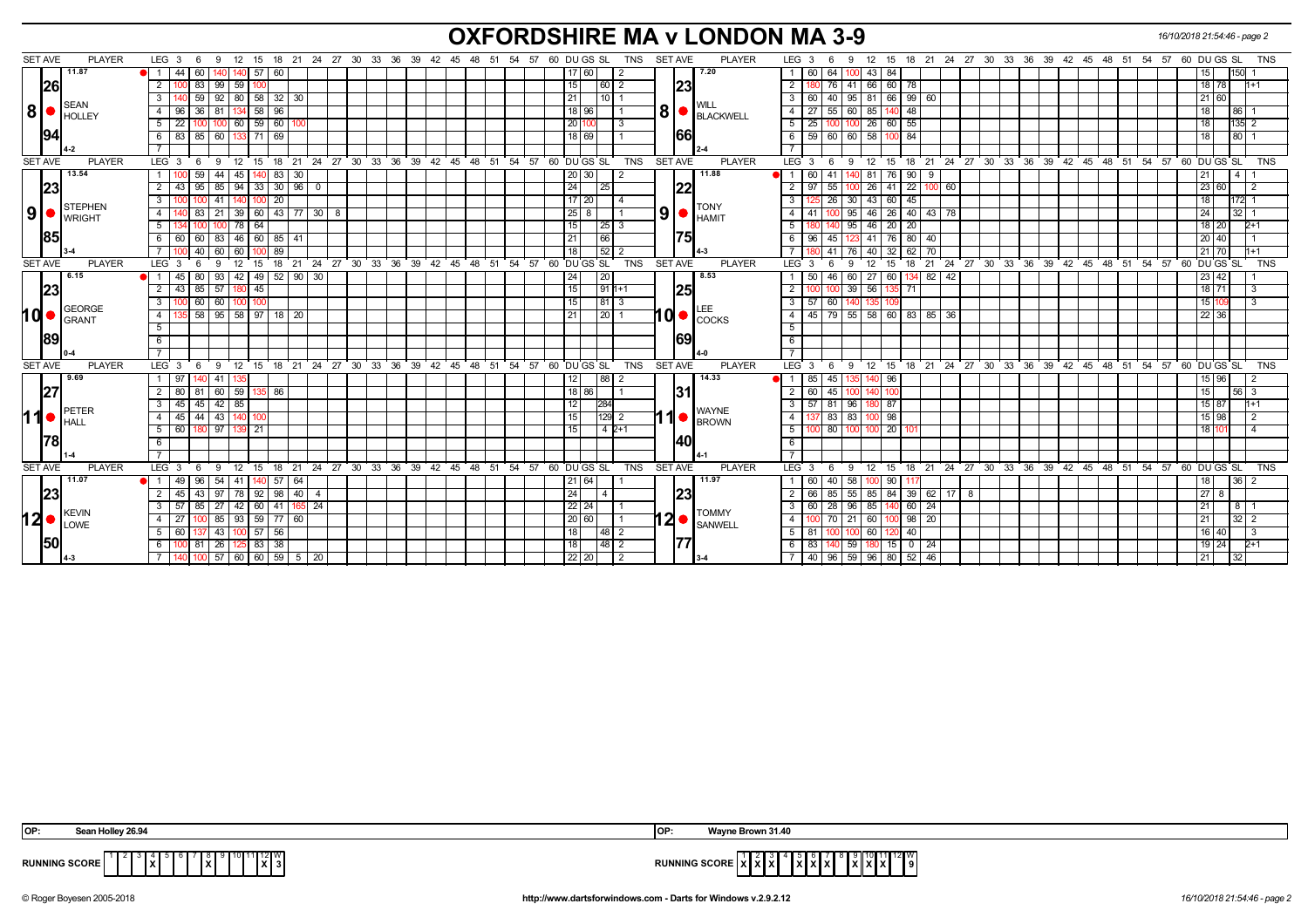## **OXFORDSHIRE MA v LONDON MA 3-9** *16/10/2018 21:54:54 - page 3*

| <b>OXFORDSHIRE MA</b> |            |             |    |            |             |            |             |            |      |     |             | LONDON MA            |     |                   |    |            |             |            |             |            |      |     |           |
|-----------------------|------------|-------------|----|------------|-------------|------------|-------------|------------|------|-----|-------------|----------------------|-----|-------------------|----|------------|-------------|------------|-------------|------------|------|-----|-----------|
| <b>PLAYER</b>         | W/L        | LWON   LOST |    | <b>AVE</b> | <b>TAVE</b> | <b>PTS</b> | <b>DRTS</b> | <b>TON</b> | TON+ | 180 | <b>TONS</b> | <b>IPLAYER</b>       | W/L | <b>ILWON LOST</b> |    | <b>AVE</b> | <b>TAVE</b> | <b>PTS</b> | <b>DRTS</b> | <b>TON</b> | TON+ | 180 | l TONS    |
| Pete Smith            |            |             |    | 26.7'      | 18.08       | 3232       | 121         | 14         |      |     |             | l Graham Rackstraw   | W   |                   |    | 26.78      | 17.71       | 3267       | 122         |            |      |     | $15+1$    |
| Keith Bedding         |            |             |    | 24.33      | 15.29       | 2482       | 102         | 12         |      |     | 14          | Steven Ferguson      | W   |                   |    | 27.73      | 14.75       | 2801       | 101         |            |      |     | $12 + 2$  |
| Lee Russell           |            |             |    | 25.86      | 8.60        | 1862       |             |            |      |     |             | l Gene Hill          | W   |                   |    | 26.37      | 9.15        | 2004       | 76.         |            |      |     |           |
| Ade Larner            |            |             |    | 23.76      | 17.20       | 3231       | 136         |            |      |     | $13 +$      | l Dannv Faulkner     |     |                   |    | 23.39      | 14.17       | 3158       | 135         |            |      |     | $11+1$    |
| Jon Jukes             |            |             |    | 24.02      | 6.99        | 1585       | 66          |            |      |     |             | l Conan Whitehead    | W   |                   |    | 28.23      | 13.59       | 2004       |             |            |      |     |           |
| Tom Baughan           |            |             |    | 25.05      | 14.71       | 3231       | 129         |            |      |     | 12          | David Wawrzewski     | W   |                   |    | 26.20      | 17.38       | 3380       | 129         |            |      |     | 15        |
| Andrew Quinn          |            |             |    |            | 5.01        | 1580       | 75          |            |      |     |             | Lewis McGurn         | W   |                   |    | 26.37      | 8.85        | 2004       | 76.         |            |      |     |           |
| Sean Holley           |            |             |    | 26.94      | 11.87       | 2936       | 109         |            |      |     |             | Will Blackwell       |     |                   |    | 23.66      | 7.20        | 2555       | 108         |            |      |     | $6+1$     |
| Stephen Wright        |            |             |    | 23.85      | 13.54       | 3339       | 140         |            |      |     | 12          | <b>Tony Hamit</b>    | W   |                   |    | 22.75      | 11.88       | 3299       | 145         |            |      |     | $9+2$     |
| George Grant          |            |             |    | 23.89      | 6.15        | 1792       | 75          |            |      |     | $5 + 4$     | Lee Cocks            | W   |                   |    | 25.69      | 8.53        | 2004       | 78          |            |      |     |           |
| Peter Hall            |            |             |    | 27.78      | 9.69        | 2000       | 72          |            |      |     | $7+$        | Wavne Brown          | W   |                   |    | 31.40      | 14.33       | 2449       |             |            |      |     | $12+1$    |
| Kevin Lowe            | <b>181</b> |             |    | 23.50      | 11.07       | 3407       | 145         |            |      |     |             | <b>Tommy Sanwell</b> |     |                   |    | 23.77      | 11.97       | 3399       | 143         |            |      |     | $10+1$    |
| <b>TOTALS</b>         |            | 24          | 44 | 24.70      | 0.00        | 30677      | 1242        |            |      |     | $115+3$     | <b>TOTALS</b>        | W   |                   | 24 | 25.61      | 0.00        | 32324      | 1262        |            | 28   |     | $123 + 9$ |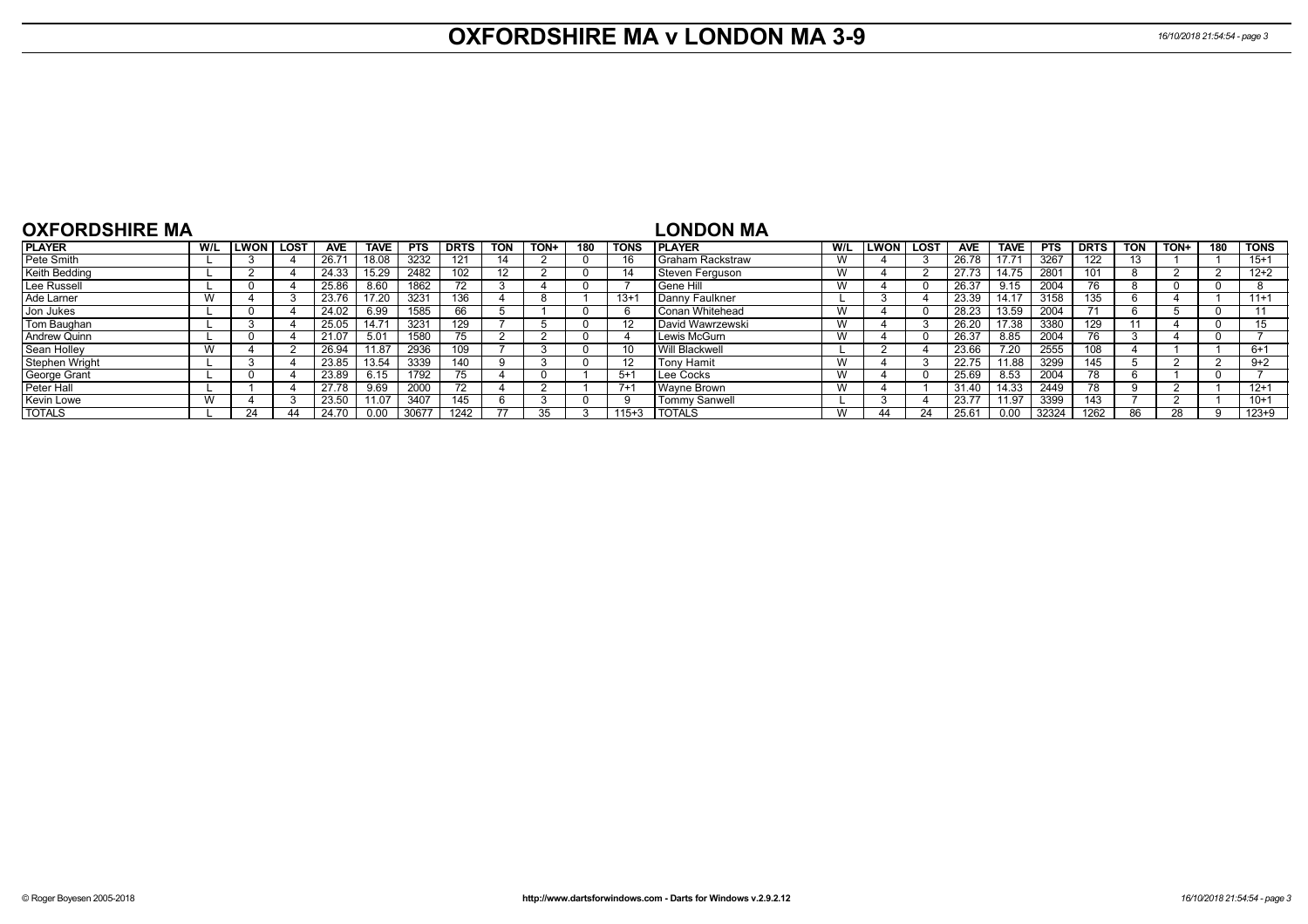# **OXFORDSHIRE WA v LONDON WA 4-2** *16/10/2018 21:52:13 - page 1*

| <b>SET AVE</b><br><b>PLAYER</b>         | LEG <sub>3</sub><br>12<br>- 6<br>- 9                                            | - 21<br>- 15<br>-18                                          |                                | 24 27 30 33 36 39 42 45 48 51 54 57 | 60 DU GS SL                                 | TNS             | <b>SET AVE</b><br><b>PLAYER</b>            | LEG <sub>3</sub><br>- 6<br>-9 | 12<br>15                              |                                           |                                   |                 |  | 18  21  24  27  30  33  36  39  42  45  48  51  54  57  60  DU GS  SL | TNS            |
|-----------------------------------------|---------------------------------------------------------------------------------|--------------------------------------------------------------|--------------------------------|-------------------------------------|---------------------------------------------|-----------------|--------------------------------------------|-------------------------------|---------------------------------------|-------------------------------------------|-----------------------------------|-----------------|--|-----------------------------------------------------------------------|----------------|
| 4.14                                    | 60                                                                              | 40<br>45<br>  24<br>60                                       | 44 32                          |                                     | 28 32                                       |                 | 2.32                                       | 30                            | 22 41<br>21                           | $45$ 40                                   | 50 73                             |                 |  | 30                                                                    | 146            |
| 20                                      | $35 \mid 36$<br>$\overline{2}$<br>60<br>60                                      | $40 \ 52$<br> 60 <br>  60   98                               |                                |                                     | $\boxed{26}$ 52                             |                 | 14                                         | 39<br>32                      | $39 \mid 33 \mid$<br>$2 \mid 77 \mid$ | 132 I<br>- 11                             |                                   |                 |  | 24                                                                    | 136            |
| JAINE<br>1<br>TELLING                   | 80   140   30<br>$\overline{\phantom{a}3}$<br>45 I                              | 32                                                           |                                |                                     | $18$ 32                                     |                 | <b>KERRY</b><br><b>KILLICK</b>             | 2<br>75 I                     | 100 44<br>18 60                       |                                           |                                   |                 |  | 18                                                                    | 202            |
| 88                                      | $\overline{4}$                                                                  |                                                              |                                |                                     |                                             |                 | 15                                         |                               |                                       |                                           |                                   |                 |  |                                                                       |                |
|                                         | 5                                                                               |                                                              |                                |                                     |                                             |                 |                                            | 5                             |                                       |                                           |                                   |                 |  |                                                                       |                |
| <b>SET AVE</b><br><b>PLAYER</b>         | LEG <sub>3</sub><br>12<br>-9<br>- 6                                             | - 21<br>24<br>- 18<br>15                                     |                                |                                     | 27 30 33 36 39 42 45 48 51 54 57 60 DUGS SL | <b>TNS</b>      | <b>SET AVE</b><br><b>PLAYER</b>            | LEG <sub>3</sub><br>-6<br>-9  | 12<br>15 18 21                        |                                           |                                   |                 |  | 24 27 30 33 36 39 42 45 48 51 54 57 60 DUGS SL                        | <b>TNS</b>     |
| 5.65                                    | 45<br>-26<br>45                                                                 | 24<br>45  <br>50   36<br>45                                  |                                |                                     | 27                                          | 85 I            | 6.91                                       | 41<br>45                      | 85<br>  45                            | 60<br>25<br>0                             |                                   |                 |  | 27 <sub>l</sub><br>25                                                 |                |
| <u> 115</u><br>CAROL                    | $\overline{2}$<br>$140$ 31<br>45                                                | 19<br>$\boxed{20}$ 5                                         |                                |                                     | 24                                          | $16$ 3          | $116$ $_{\rm SHAZ}$                        | 40                            | 85 95 45 45 41                        | 36<br>114<br>$\mathbf 0$                  |                                   |                 |  | 26 36                                                                 |                |
| 2 <br>$\blacksquare$ SMITH              | 65   45   45   26   55   60   100   39   30   18   10   0   4<br>3 <sup>1</sup> |                                                              |                                |                                     | 39                                          | $4 \mid 1$      | ◠<br>DEBOO                                 | 76 I<br>40<br>3               | 135 125                               | 117 0 0 0 0 0 4 0 0                       | 2                                 | l 0 I<br>2      |  | $38 \mid 2$                                                           | 3              |
| 53                                      | $\overline{4}$                                                                  |                                                              |                                |                                     |                                             |                 | $\overline{\text{52}}$ <sup>COSTELLO</sup> |                               |                                       |                                           |                                   |                 |  |                                                                       |                |
|                                         | 5 <sup>5</sup>                                                                  |                                                              |                                |                                     |                                             |                 |                                            | 5                             |                                       |                                           |                                   |                 |  |                                                                       |                |
| <b>SET AVE</b><br><b>PLAYER</b>         | $LEG_36$                                                                        | 9 12 15 18 21 24 27 30 33 36 39 42 45 48 51 54 57 60 DUGS SL |                                |                                     |                                             | TNS             | <b>SET AVE</b><br><b>PLAYER</b>            | LEG <sub>3</sub><br>6 9 12    |                                       |                                           |                                   |                 |  | 15 18 21 24 27 30 33 36 39 42 45 48 51 54 57 60 DUGS SL               | TNS            |
| 1.00<br>114I                            | 40<br>-41<br>22<br>-41                                                          | 60 28<br>$\vert$ 24<br>45                                    |                                |                                     | 27                                          | 100             | 2.21<br>l17                                | 41<br>43<br>27                | 85<br>19<br>  81                      | 44<br>1211                                | $0$   40                          |                 |  | 29 40                                                                 |                |
| <b>CAROLINE</b>                         | $38 \mid 85 \mid 30 \mid 13 \mid$<br>2 I<br>22                                  | 55 60 41                                                     |                                |                                     | 24                                          | 157             | <b>MANDY</b>                               | 80                            | 44 60                                 | 41 83 57 36                               |                                   |                 |  | 22 36                                                                 |                |
| 3 <br>$\blacksquare$ CALDICOTT          | 3   60<br>45 46 41 41                                                           | 45   41   15   62   73                                       |                                |                                     | 30                                          | 32              | 3 I<br>SOLOMONS                            | 60<br>41                      |                                       | 60   41   40   44   7   45   81   33   49 |                                   |                 |  | 33   49                                                               |                |
| 99                                      | $\overline{4}$                                                                  |                                                              |                                |                                     |                                             |                 | 89                                         |                               |                                       |                                           |                                   |                 |  |                                                                       |                |
|                                         | $-5$                                                                            |                                                              |                                |                                     |                                             |                 |                                            | 5                             |                                       |                                           |                                   |                 |  |                                                                       |                |
| <b>SET AVE</b><br><b>PLAYER</b>         | $LEG_3$ 6                                                                       | 9 12 15 18 21 24 27 30 33 36 39 42 45 48 51 54 57 60 DUGS SL |                                |                                     |                                             | TNS             | <b>SET AVE</b><br><b>PLAYER</b>            | LEG 3<br>6                    |                                       |                                           |                                   |                 |  | 0 12 15 18 21 24 27 30 33 36 39 42 45 48 51 54 57 60 DUGS SL          | TNS            |
| 9.93<br>l18                             | 58<br>45<br>- 11 I                                                              | $51$ 40<br>$8$ 0<br>1401                                     |                                |                                     | 27                                          |                 | 3.00<br>117                                | 50<br>-41                     | 60 60                                 | $100 \mid 45 \mid 85 \mid 40 \mid 20$     |                                   |                 |  | $25$ 20                                                               |                |
| $\bigcup$ DETA                          | 82<br>59 60<br>2 I                                                              | 60<br>140                                                    |                                |                                     | 18 60                                       | l 2             |                                            | 26<br>-81                     | $41 \overline{)94}$<br>$141$ 100      |                                           |                                   |                 |  | 18                                                                    | 118            |
| 4                                       |                                                                                 |                                                              |                                |                                     |                                             |                 |                                            |                               |                                       |                                           |                                   |                 |  |                                                                       |                |
|                                         | $59$ 58<br>3 <sup>1</sup><br>79 41                                              | 40 100 108                                                   | $0 0 0 0 0$<br>16 I            |                                     | 34                                          | l 2<br>16       | IS∪<br>41                                  |                               |                                       | 60 60 41 40 41 42 81 0 4 76               |                                   |                 |  | 33                                                                    | 16             |
| $\blacksquare$ HEDMAN                   | $140$ 57 22<br>$\overline{4}$                                                   | 60 80<br>$6\overline{6}$<br>125<br>- 0                       |                                |                                     | 29                                          | $\sqrt{2}$<br>4 | $\bullet$ HOLT                             | 36                            | 60 83 45 26 60 41 98                  |                                           | 30 14                             |                 |  | 30                                                                    | 8              |
| <b>148</b>                              | 5 <sup>5</sup>                                                                  |                                                              |                                |                                     |                                             |                 | 57<br>$1 - 3$                              |                               |                                       |                                           |                                   |                 |  |                                                                       |                |
| <b>SET AVE</b><br><b>PLAYER</b>         | LEG <sub>3</sub><br>6                                                           | 9 12 15 18 21 24 27 30 33 36 39 42 45 48 51 54 57 60 DUGS SL |                                |                                     |                                             | TNS             | <b>SET AVE</b><br><b>PLAYER</b>            | LEG <sub>3</sub><br>- 6<br>9  |                                       |                                           |                                   |                 |  | 12 15 18 21 24 27 30 33 36 39 42 45 48 51 54 57 60 DUGS SL            | TNS            |
| 4.01                                    | 70   41   60  <br>50                                                            | 26   41                                                      |                                |                                     | 21                                          | 72I             | 4.40                                       | 45                            | 30 80<br>80   81                      | 53 32                                     |                                   |                 |  | 24<br>32 <sub>1</sub>                                                 |                |
| l16                                     | $145$ 85 81<br>2 I<br>60<br>85                                                  | 81 32 32                                                     |                                |                                     | $22 \mid 32$                                |                 | l16l                                       | 79<br>45 I                    | 85 7<br>$100$ 45                      | 40                                        |                                   |                 |  | 21                                                                    | 100I           |
| SANDRA<br>5 <sup>1</sup>                | - 3 I<br>45<br>41<br>10 I                                                       | 36 61<br>$\boxed{60}$<br>$26 \mid 45 \mid$                   | $\cdot$ 31                     |                                     | 30                                          | 65 I            | 5 <sup>1</sup>                             | 26<br>60<br>60 I              | 100                                   | 85 40 58 57<br>$\overline{\circ}$         | -8                                |                 |  | 32<br>8                                                               |                |
| $\bullet$ $\bullet$ $\bullet$ $\bullet$ | 28<br>45<br>41<br>4                                                             | 55<br>26<br>$26 \mid 26$                                     | 59 74                          |                                     | 30                                          |                 | SUE<br>CONDON                              | 64<br>43 <sup>1</sup>         | 43 44<br>140                          | 82<br>$^{\circ}$<br>0                     |                                   |                 |  | 27                                                                    | 44             |
| 32                                      | $5\vert$<br>-28<br>85                                                           | 23<br>$\mathbf{0}$<br>65<br>2<br>l 16.                       | $\mathbf{0}$<br>$\overline{2}$ |                                     | 36                                          | $\sqrt{2}$      | 85                                         | $\overline{28}$<br>30         | 43 26<br>60<br>28                     | 76<br>$\sqrt{45}$                         | $60 \mid 53 \mid$<br>$33 \mid 17$ |                 |  | 36                                                                    | $\overline{2}$ |
| <b>SET AVE</b><br><b>PLAYER</b>         | LEG <sub>3</sub><br><b>q</b>                                                    | 27<br>21<br>24<br>15                                         | 36<br>30<br>33                 | 39 42 45 48 51                      | 54 57<br>60 DUGS SL                         | <b>TNS</b>      | <b>SET AVE</b><br><b>PLAYER</b>            | LEG 3                         |                                       | 24<br>27                                  | ່ 33<br>30                        | $\overline{36}$ |  | 39 42 45 48 51 54 57 60 DUGS SL                                       | TNS            |
| 4.62                                    |                                                                                 | 98<br>8<br>60<br>46                                          |                                |                                     | 27                                          |                 | 1.00                                       |                               | 85<br>44<br>62                        | 22<br>10                                  |                                   |                 |  | 24                                                                    | $.8+$          |
| l19l                                    | 45<br>55<br>45<br>$\overline{2}$<br>55                                          | 76<br>$26 \mid 81$<br>78 20                                  |                                |                                     | 27                                          | 20              |                                            | 60<br>45 <sub>1</sub><br>45   | 20<br>60 60                           | 37   60   82   32                         |                                   |                 |  | $\sqrt{29}$ 32                                                        |                |
| KIM<br> 6                               | 45<br>66 45<br>3 <sup>1</sup>                                                   | 45<br>20<br>40 100                                           |                                |                                     | 23 20                                       | $\sqrt{2}$      | CARLY<br>6 <sup>1</sup><br><b>TOWNSEND</b> | 45   26   41   41             | 90   85                               | 41                                        |                                   |                 |  | 21                                                                    | 132            |
| LEDBURY<br> 26                          | 4<br>45 81<br>5 <sub>1</sub>                                                    | $145$ $ 45 $ 60 $ 122 $ 59<br>$0$ 44                         |                                |                                     | 26 44                                       |                 | 74                                         | $45 \mid 37$                  |                                       | 50 60 60 45 45 43 44                      |                                   |                 |  | 27                                                                    | 72             |

| lo <sub>P</sub> : | Telling 20.8<br>Jaine | l OP | oo<br>solomons<br>. 10 P<br>Ma |
|-------------------|-----------------------|------|--------------------------------|
|                   |                       |      |                                |



**RUNNING SCORE**  $\begin{bmatrix} 1 & 2 & 3 & 4 \ X & X & X \end{bmatrix}$ 

**X** 5 **X** 6 **X** W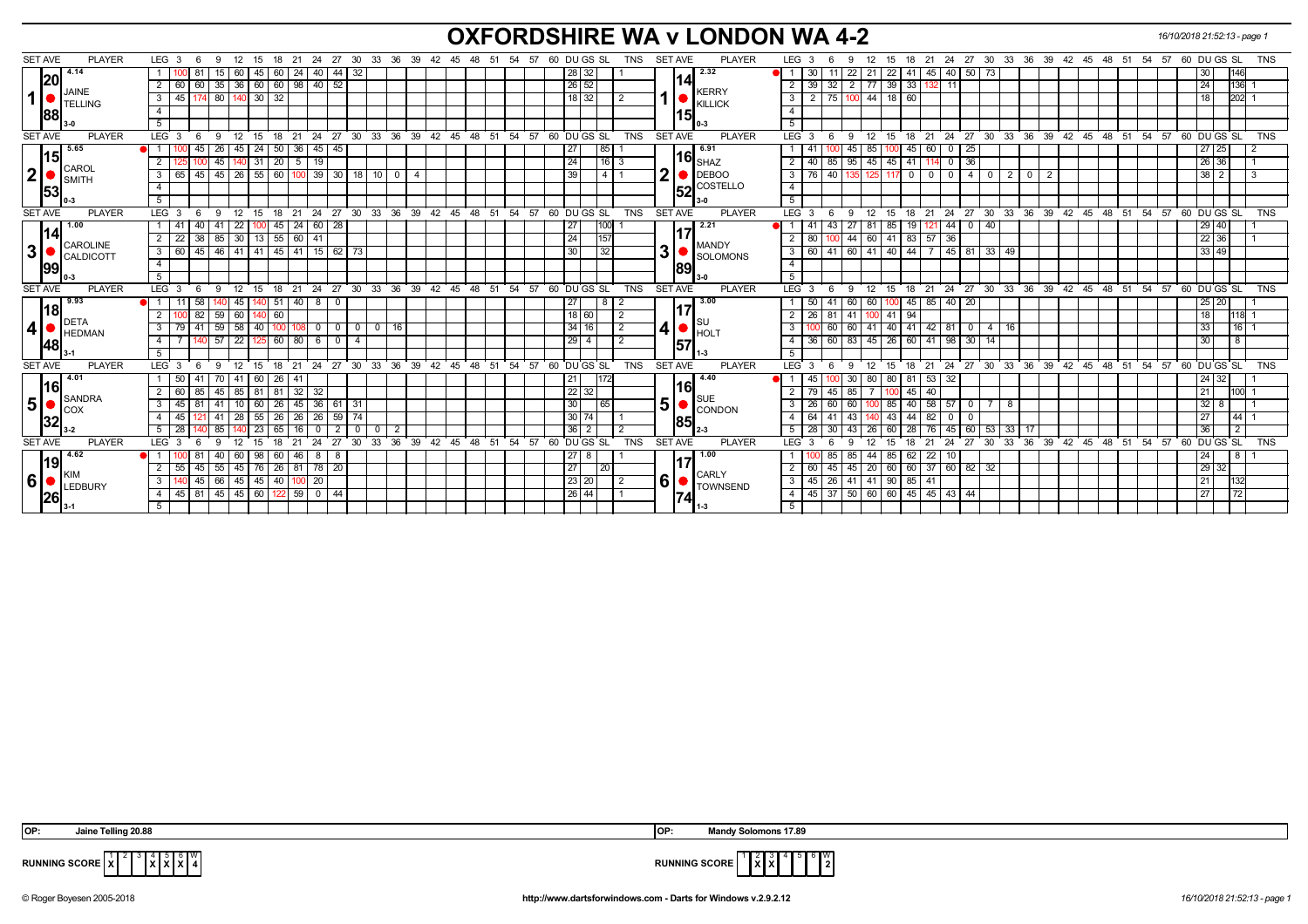# **OXFORDSHIRE WA v LONDON WA 4-2** *16/10/2018 21:52:18 - page 2*

| <b>OXFORDSHIRE WA</b> |     |        |        |            |             |            |             |            |      |     |             | <b>LONDON WA</b>      |           |           |            |             |            |             |            |      |     |        |
|-----------------------|-----|--------|--------|------------|-------------|------------|-------------|------------|------|-----|-------------|-----------------------|-----------|-----------|------------|-------------|------------|-------------|------------|------|-----|--------|
| <b>PLAYER</b>         | W/L | LWON I | , LOST | <b>AVE</b> | <b>TAVE</b> | <b>PTS</b> | <b>DRTS</b> | <b>TON</b> | TON+ | 180 | <b>TONS</b> | <b>IPLAYER</b>        | W/L       | LWON LOST | <b>AVE</b> | <b>TAVE</b> | <b>PTS</b> | <b>DRTS</b> | <b>TON</b> | TON+ | 180 | l TONS |
| Jaine Telling         |     |        |        | 20.88      |             | 1503       |             |            |      |     |             | Kerry Killick         |           |           | 14.15      | 2.32        | 1019       |             |            |      |     |        |
| Carol Smith           |     |        |        | 15.53      | 5.65        | 1398       |             |            |      |     |             | I Shaz Deboo Costello | $\lambda$ |           | 16.52      | 6.91        | 1503       |             |            |      |     |        |
| Caroline Caldicott    |     |        |        | 14.99      | .00         | 1214       |             |            |      |     |             | <b>Mandy Solomons</b> | $\lambda$ |           | 17.89      | 2.21        | 1503       |             |            |      |     |        |
| Deta Hedman           |     |        |        | 18.48      | 9.93        | 1996       | 108         |            |      |     |             | I Su Holt             |           |           | 17.57      | 3.00        | 1862       | 106         |            |      |     |        |
| Sandra Cox            |     |        |        | 16.32      |             | 2268       | 139         |            |      |     |             | l Sue Condon          |           |           | 16.85      | 4.40        | 2359       |             |            |      |     |        |
| Kim Ledbury           |     |        |        | 19.26      |             | 1984       | 103         |            |      |     |             | l Carlv Townsend      |           |           | 17.74      | .00         | 1792       | 101         |            |      |     |        |
| <b>TOTALS</b>         |     |        |        | 17.48      |             | 10363      | 593         |            |      |     |             | <b>TOTALS</b>         |           |           | 16.9       | 0.00        | 10038      | -504        |            |      |     |        |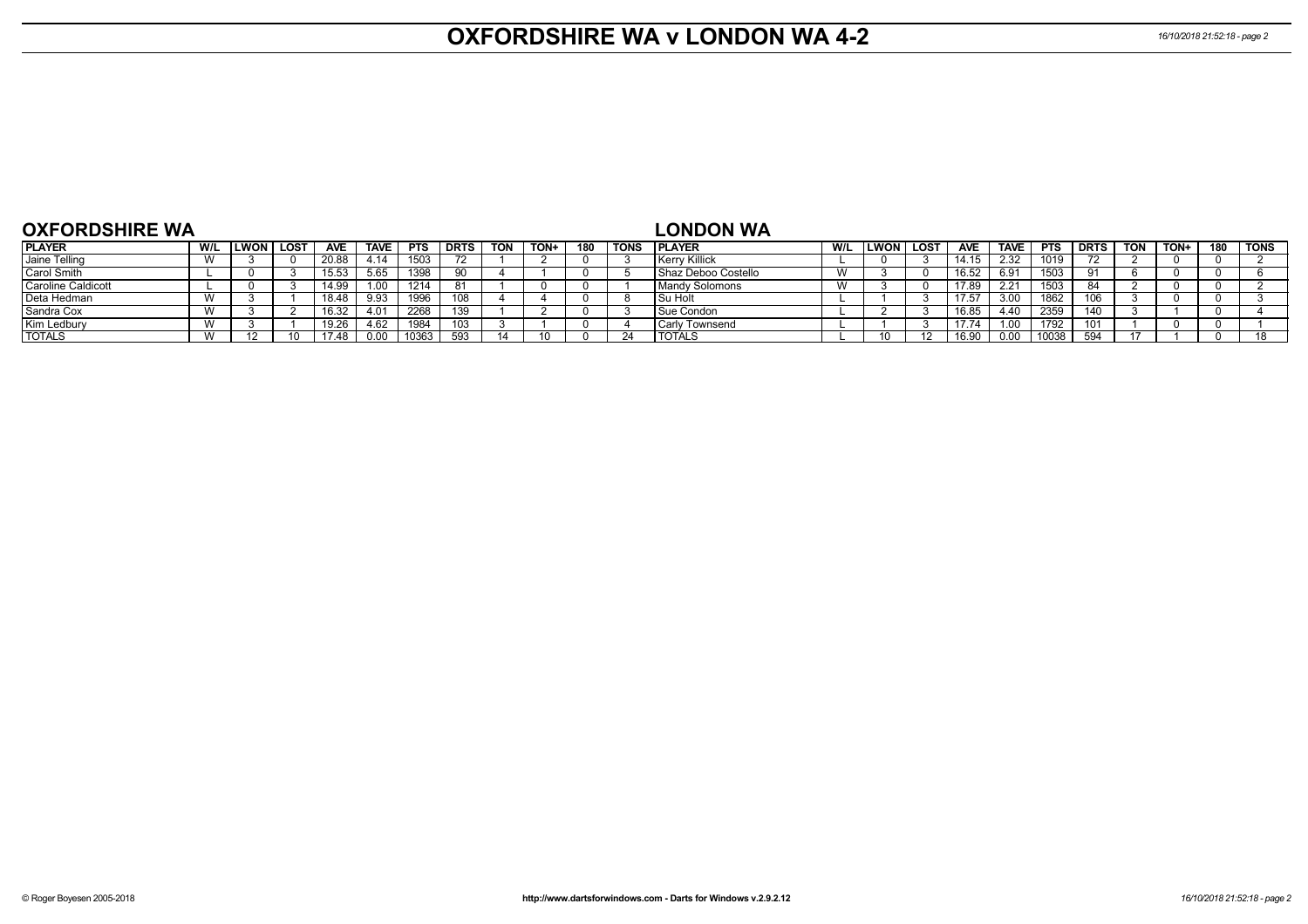## **OXFORDSHIRE MB v LONDON MB 7-5** *16/10/2018 21:48:58 - page 1*

| <b>SET AVE</b>  | <b>PLAYER</b>                                                    | LEG $3 \quad 6$                                   | 9 12 15 18 21 24 27 30 33 36 39 42 45 48 51 54 57 60 DUGS SL   |  | TNS SET AVE                | <b>PLAYER</b>                                                      | LEG $3 \quad 6$<br>9 12 15 18 21 24 27 30 33 36 39 42 45 48 51 54 57 60 DUGS SL<br>TNS                    |
|-----------------|------------------------------------------------------------------|---------------------------------------------------|----------------------------------------------------------------|--|----------------------------|--------------------------------------------------------------------|-----------------------------------------------------------------------------------------------------------|
|                 | 11.03                                                            | 41  <br>41<br>1 45                                |                                                                |  | 1314                       | 15.21                                                              | 60<br>1   99                                                                                              |
|                 |                                                                  | 60                                                |                                                                |  | 12 <sub>1</sub>            |                                                                    | 62<br>14   62                                                                                             |
|                 | 20                                                               | $2 \mid 17 \mid$<br>140                           | 43   79   60   94   28   40                                    |  | 23 40                      | 23                                                                 | $\overline{2}$<br>60   28  <br>100 81 60<br>100 40 1<br>21  <br>$32 \mid 2$                               |
|                 | <b>DARREN</b>                                                    | $3 \, 100$<br>43 92 26<br>100                     |                                                                |  | 15<br>140I 2               | <b>NICK</b>                                                        | $\overline{\phantom{a}3}$<br>140 28 59<br>74<br>60   140<br>18 74<br>$\overline{2}$                       |
| $\mathbf{1}$    | <b>I</b> HAMMOND                                                 | $4 \overline{60}$<br>81                           | 100 100 41 99 0 20                                             |  | 22 20 <br>2                | $1  \bullet  _{\text{COCKS}}$                                      | 4 4 5 100<br>45 43 100 82 54<br>21  <br>$32 \mid 2$                                                       |
|                 |                                                                  | 123 64 81 80 55 55<br>$5 \mid 43 \mid$            |                                                                |  | 20 55                      |                                                                    | $100$ 45   95   60   45   45   91<br>5<br>21<br>$20 \mid 1$                                               |
|                 | 1881                                                             | $6 \mid 60$<br>95   80<br>100 I                   | 78 60 14 10 0                                                  |  | 27<br>4 I                  | 061                                                                | 60 100 60<br>$100$ 21 0 40<br>6<br>60   60  <br>26 40<br>$\overline{2}$                                   |
|                 |                                                                  | $\overline{7}$   45<br>28<br>100                  | $52$   27<br>$\overline{1}$<br>- 8                             |  | $27$   8<br>-3             |                                                                    | $44$   25   140   55   16   30   0<br>$\overline{7}$<br>60<br>27 <sup>1</sup><br>$10$   2                 |
| <b>SET AVE</b>  | <b>PLAYER</b>                                                    | LEG <sub>3</sub><br>$9 \quad 12$<br>6             | 15 18 21 24 27 30 33 36 39 42 45 48 51 54 57 60 DUGS SL        |  | <b>TNS</b>                 | <b>SET AVE</b><br><b>PLAYER</b>                                    | LEG 3<br>9 12 15 18 21 24 27 30 33 36 39 42 45 48 51 54 57 60 DUGS SL<br>6<br>TNS                         |
|                 | 6.64                                                             | 1   45<br>60                                      | 124 80 44 100 16 24                                            |  | 24<br>8                    | 6.20                                                               | 45 140 60 61 7<br>$\mathbf{1}$<br>85   95<br>I 8<br>22 I                                                  |
|                 | 20                                                               | $26 \mid 32 \mid$<br>$2 \mid 85$                  | $82$ 38 18                                                     |  | 21<br>$140$ 1+1            | 22                                                                 | 45 60<br>$36$ 40 $20$<br>$\overline{2}$<br>60<br>140<br>23 20<br>2                                        |
|                 |                                                                  | 68 125 80 70 26 30 10<br>$3 \mid 92$              |                                                                |  | 24 10                      |                                                                    | 3 <sup>1</sup><br>41   93   85   100   28   60   78<br>$21 \mid$<br>1611                                  |
| 2 ●             | <b>AARON</b>                                                     | $4 \mid 42 \mid$<br>41 47 135                     | 33 83 41                                                       |  |                            | <b>AARON</b>                                                       | 23 83                                                                                                     |
|                 | <b>STEVENS</b>                                                   |                                                   |                                                                |  | 21 <br>  79                | $\overline{\mathbf{2}}$<br>$\bigcup_{B\in ENF}$                    | 45   55   17   95   78   45   83   83<br>4 <sup>1</sup>                                                   |
|                 |                                                                  | $5 \mid 59 \mid$<br>41   73   41   33   83   43   |                                                                |  | 21<br>128                  | 1631                                                               | 5 <sup>1</sup><br>30   85   45   140   99   70   32<br>21 32                                              |
|                 |                                                                  | 6                                                 |                                                                |  |                            |                                                                    | 6                                                                                                         |
|                 |                                                                  |                                                   |                                                                |  |                            |                                                                    | $7^{\circ}$                                                                                               |
| <b>SET AVE</b>  | <b>PLAYER</b>                                                    | LEG <sup>3</sup>                                  | 6 9 12 15 18 21 24 27 30 33 36 39 42 45 48 51 54 57 60 DUGS SL |  |                            | <b>PLAYER</b><br>TNS SET AVE                                       | $LEG_3$ 6<br>9 12 15 18 21 24 27 30 33 36 39 42 45 48 51 54 57 60 DUGS SL<br><b>TNS</b>                   |
|                 | 19.60                                                            | $1 \overline{60}$<br>32 93 63 79 40 94            |                                                                |  | 40<br> 21                  | 10.16                                                              | 1   93   61   85   58   96   51   17   40  <br>$24 \overline{)40}$                                        |
|                 | 22                                                               | $2 \overline{44}$<br>84   100   81   44   92   56 |                                                                |  | 21   56                    |                                                                    | 43 39 99<br>18<br>$\overline{2}$<br>60 60<br>60                                                           |
|                 |                                                                  | $3 \mid 60$<br>100 I                              | 42 60 97 100 24 0                                              |  | 24<br>$18$   2             |                                                                    | 58   96   95   41   46   93   47   0   25<br>$\overline{\phantom{a}3}$<br>26 25                           |
| 3  <sub>o</sub> | <b>JOHN</b><br><b>RUSSELL</b>                                    | 4 91 55 180 99 52 12 12                           |                                                                |  | $19$ 12<br>$11+1$          | <b>LEWIS</b><br>3 •<br><b>VENES</b>                                | 4   120   60   93   58   98  <br>32<br>18<br>$ 40 $ 1                                                     |
|                 |                                                                  | $5 \mid 45$<br>140 100 40 60                      |                                                                |  | 15<br>l116 2               |                                                                    | $5 \vert$<br>60 100<br>100<br>96<br>40<br>16 40<br>IЗ                                                     |
|                 | 185                                                              | $34 \mid 81 \mid 44 \mid$<br>6 I                  | 100 84 14 0<br>$\overline{4}$                                  |  | $25 \mid 4 \mid$<br>2      |                                                                    | $6\overline{6}$<br>100 60 60 59<br>$97$ 0<br>24 <sup>1</sup><br>$16$   2<br>- 9                           |
|                 |                                                                  | 7 81 82 81 55                                     |                                                                |  | 12<br>1202                 |                                                                    | 7 <sup>1</sup><br>$14$ 32<br>l 78<br>32                                                                   |
| <b>SET AVE</b>  | <b>PLAYER</b>                                                    | LEG <sub>3</sub><br>9<br>12<br>6                  | 15 18 21 24 27 30 33 36 39 42 45 48 51 54 57 60 DUGS SL        |  | TNS                        | <b>SET AVE</b><br><b>PLAYER</b>                                    | 18  21  24  27  30  33  36  39  42  45  48  51  54  57  60  DU  GS  SL<br>LEG 3<br>12 15<br>6<br>9<br>TNS |
|                 | 4.74                                                             | 1   45                                            | 41   41   81   60   40   60   43   65                          |  | 27 <br>  25                | 8.45                                                               | 1   21   60   85   100   42   99   40   14   40  <br>27 40                                                |
|                 | 19                                                               | $2 \mid 24$                                       | 96 62 80 59 60 40 40 30                                        |  | 27 <br>$\overline{10}$     | 19                                                                 | $100$ 60   99   0   39   33   6   4<br>2 I<br>60   100<br>29 4<br>l 2                                     |
|                 |                                                                  | 3 45 85 45 93 77 43 81 32                         |                                                                |  | 24 32                      |                                                                    | $\overline{\phantom{a}3}$<br>$38$   25  <br>100 67 41 60 66<br>21<br>104 1                                |
| 4               | <b>TERRY</b>                                                     | $4 \mid 59$<br>140 45 101 60 30 48                |                                                                |  | 21 <br>  18   2            | <b>RICHARD</b>                                                     | 4<br>100 140 43 45 43<br>$\overline{105}$ 9   16<br>23 16<br>l 3                                          |
|                 | <b>I</b> WOOD                                                    | $5$   41   85   100   41   41   133   50   0      |                                                                |  | 24<br>$\vert 10 \vert 2$   | $4 • $ RYAN                                                        | $5   60   60   36   43   92   100   95   15$<br>$24 \overline{15}$                                        |
|                 | 1851                                                             | 6                                                 |                                                                |  |                            | 36                                                                 | 6                                                                                                         |
|                 |                                                                  |                                                   |                                                                |  |                            |                                                                    | $\overline{7}$                                                                                            |
| <b>SET AVE</b>  | <b>PLAYER</b>                                                    | LEG <sub>3</sub>                                  | 6 9 12 15 18 21 24 27 30 33 36 39 42 45 48 51 54 57 60 DUGS SL |  | <b>TNS</b>                 | <b>SET AVE</b><br><b>PLAYER</b>                                    | $LEG$ 3<br>6 9 12 15 18 21 24 27 30 33 36 39 42 45 48 51 54 57 60 DUGSSL<br>TNS                           |
|                 | 13.24                                                            | 80 41 60 100 20<br>$1 \mid 45 \mid$<br>135        |                                                                |  | l 21 l<br>12012            | 13.38                                                              | 100 32 60 100 32 32<br>85 60<br>  1                                                                       |
|                 |                                                                  | $\overline{2}$<br>37<br>54                        |                                                                |  | $14 \mid 54 \mid$<br>3     |                                                                    | 2<br>$24 \mid 100$<br>12 <sub>1</sub><br>77 3                                                             |
|                 | 26                                                               | $55$ 58 60<br>55<br>$3 \mid 55$                   |                                                                |  | 18<br><b>118 1</b>         | 1241                                                               | $\overline{\mathbf{3}}$<br>60 121<br>83 60 137 20 20<br>19 20<br>l 2                                      |
|                 | ADAM                                                             |                                                   |                                                                |  |                            | <b>RICHARD</b>                                                     |                                                                                                           |
|                 | $\vert 5 \vert$ $\bullet$ $\vert_{\text{BOWMAN}}^{\text{ALIAN}}$ | 4 60<br>41   99   100                             | 83   94   24                                                   |  | 20   24                    | 5<br>$\bigcirc$ DAVIS                                              | 4   140   60  <br>$41 \overline{40}$<br>100<br>18                                                         |
|                 |                                                                  | 5<br>93   57   60   96   55   40                  |                                                                |  | 19   40                    |                                                                    | 5 <sup>5</sup><br>95 84 78 30 0<br>58   140                                                               |
|                 | 56                                                               | 6<br>81<br>100 <sub>l</sub>                       | $3 \mid 38$                                                    |  | 16 38<br>-3                |                                                                    | 6<br>$\overline{22}$<br>49 81 58<br>15 <sup>1</sup>                                                       |
|                 |                                                                  | $\overline{7}$                                    |                                                                |  |                            |                                                                    | $\overline{7}$                                                                                            |
| <b>SET AVE</b>  | <b>PLAYER</b>                                                    | LEG <sub>3</sub>                                  | 6 9 12 15 18 21 24 27 30 33 36 39 42 45 48 51 54 57 60 DUGSSL  |  |                            | <b>PLAYER</b><br>TNS SET AVE                                       | $LEG \cdot 3 \cdot 6$<br>9 12 15 18 21 24 27 30 33 36 39 42 45 48 51 54 57 60 DUGSSL<br><b>TNS</b>        |
|                 | 10.00                                                            | $\overline{1}$ 95<br>99 92 42 42 91 40            |                                                                |  | 21 40                      | 8.97                                                               | 43 45 125 60<br>$\mathbf{1}$<br>36<br>18<br>60                                                            |
|                 | 25                                                               | $\overline{2}$<br>60 97 140                       | 5400<br> 16                                                    |  | 23 16 <br>-2               |                                                                    | 100 60 67 34 5 24<br>$\overline{2}$<br>55   140<br>24 <sup>1</sup><br>$16$   2                            |
|                 | <b>LENNON</b>                                                    | 3 <sup>1</sup><br>24   140   81   95   40         |                                                                |  | $16$ 40<br>$\overline{2}$  | <b>MATT</b>                                                        | 3<br>22 26 60 84 81<br>15 <sup>1</sup>                                                                    |
| 6               | CRADOCK                                                          | 4<br>57 60 66<br>36                               |                                                                |  | 18<br>$42$   2             | $6$ $\bullet$ $\stackrel{\text{\tiny{WIN}}}{\text{\tiny{WINZAR}}}$ | 4<br>45 100<br>100 85 100 31 40<br>20 40<br>l 3                                                           |
|                 |                                                                  | $5 \mid 84$<br>96 125 100                         | 56 40                                                          |  | 18 40<br>2                 |                                                                    | $5 \mid 43 \mid 40 \mid 60 \mid 100 \mid 41$<br>15 <sup>1</sup><br>217 1                                  |
|                 | 1661                                                             | 6                                                 |                                                                |  |                            | 157                                                                | 6                                                                                                         |
|                 |                                                                  | $7^{\circ}$                                       |                                                                |  |                            |                                                                    | <b>7</b>                                                                                                  |
| <b>SET AVE</b>  | <b>PLAYER</b>                                                    | LEG 3<br>9 12<br>6                                | 15 18 21 24 27 30 33 36 39 42 45 48 51 54 57 60 DUGS SL        |  | TNS                        | SET AVE<br><b>PLAYER</b>                                           | $LEG_3$ 6<br>9 12 15<br>18 21 24 27 30 33 36 39 42 45 48 51 54 57 60 DUGS SL<br>TNS                       |
|                 | 10.68                                                            | 1 81 87 140 85 68 20 20                           |                                                                |  | 21   20                    | 11.25                                                              | 1 21 140 87 60 45 60 44<br> 44 <br>21                                                                     |
|                 | 24                                                               | 2   58                                            | 80 60 85 41 97 70 0 10                                         |  | 25 10                      | 24                                                                 | 45 45 100 26 48 46<br>2 <sup>1</sup><br>60 l<br>24 <sub>1</sub>                                           |
|                 |                                                                  | $3 \mid 60$<br>98   140   58   46   59            |                                                                |  | 18<br>  40   1             |                                                                    | 3   58   140<br>41 128 38 64 32<br>19 32<br>$\vert$ 2                                                     |
| 7 ●             | <b>LIAM</b>                                                      | 58 41 180 62 40<br>$4 \overline{120}$             |                                                                |  | 18   40  <br>$2+1$         | <b>SEAN</b><br>IO                                                  | 4 60 41 60 80 121<br>15 <sub>1</sub><br>139 1                                                             |
|                 | GREGOR                                                           | 5<br>140 41 80 0 60                               |                                                                |  | 18 <sup>1</sup><br>140 I 2 | LAHIFF                                                             | 5<br>57 96 41 87 20<br>60 l<br>19 20                                                                      |
|                 |                                                                  | 58 85 92 58 108<br>$6 - 100$                      |                                                                |  | 18<br>$\overline{2}$       | 29                                                                 | $6 \ 60 \ 135$<br>68 100 70<br>15<br>$68$ 2                                                               |
|                 |                                                                  |                                                   |                                                                |  |                            |                                                                    | $\overline{7}$                                                                                            |



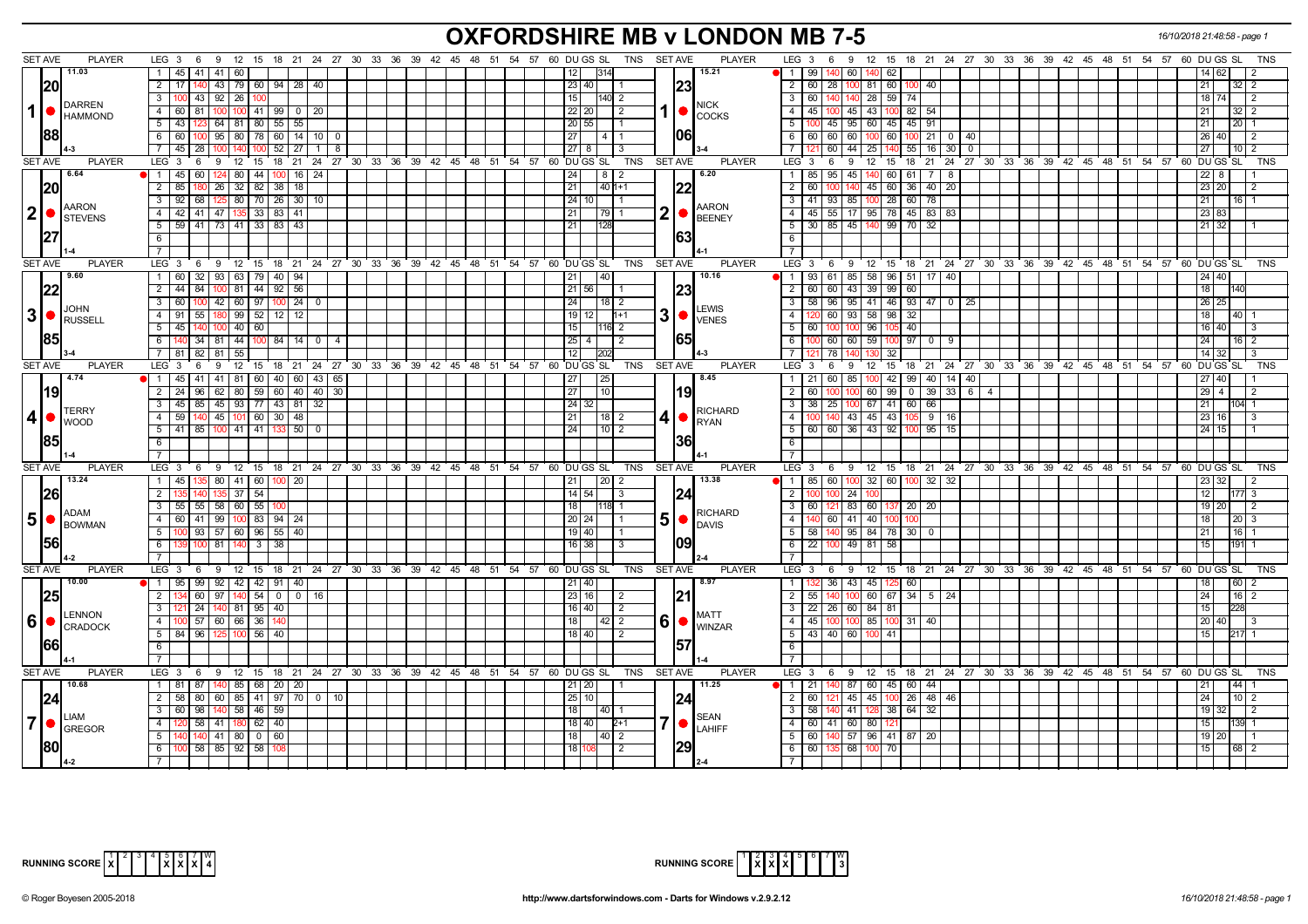## **OXFORDSHIRE MB v LONDON MB 7-5** *16/10/2018 21:49:09 - page 2*

| <b>SET AVE</b>    | <b>PLAYER</b>   | LEG 3<br>- 9<br>- 6                          |                                                     | 12 15 18 21 24 27 30 33 36 39 42 45 48 51 54 57                | 60 DU GS SL<br>SET AVE<br><b>PLAYER</b><br>TNS | 9 12 15 18 21 24 27 30 33 36 39 42 45 48 51 54 57<br>60 DU GS SL<br>TNS<br>LEG 3<br>-6               |
|-------------------|-----------------|----------------------------------------------|-----------------------------------------------------|----------------------------------------------------------------|------------------------------------------------|------------------------------------------------------------------------------------------------------|
|                   | 8.21            | 1 95                                         | 60 60 30 60 140 16 40                               |                                                                | 10.38<br>24 40                                 | 60   39   66   81   81   60   44<br>21<br>70                                                         |
| 23                |                 | $2 \mid 80$<br>140 60 180 41                 |                                                     |                                                                | $14$   41<br>$2+1$<br>124                      | $39 \mid 3$<br>2<br>100 41 100<br>81 140<br>15 <sub>1</sub>                                          |
|                   | ROB             | 83   28   85   26   60  <br>$3 \mid 88$      |                                                     |                                                                | 18 <sup>1</sup><br><b>SHANE</b>                | $\mathbf{3}$<br>140 81<br>97 62<br>40<br>-81<br>18   40                                              |
| 8 <br>$\bullet$ : | ADNAMS          | $4 \overline{58}$<br>50 <sup>1</sup><br>140  | 60 <br>53 40                                        |                                                                | 8<br>20 40<br>$\overline{2}$<br><b>WILSON</b>  | $\overline{4}$<br>99<br>$\sqrt{45}$<br>74<br>45<br>20 <sup>2</sup><br>100                            |
|                   |                 | $5 \ 60$                                     | $121 \mid 85 \mid 95 \mid 45 \mid 79 \mid 8 \mid 8$ |                                                                | $24 \mid 8$                                    | 140 41 100 100 60 50 0<br>5<br>1013<br>21                                                            |
|                   |                 | 6                                            |                                                     |                                                                | 165                                            | 6                                                                                                    |
|                   |                 |                                              |                                                     |                                                                |                                                | $\overline{7}$                                                                                       |
| <b>SET AVE</b>    | <b>PLAYER</b>   | LEG 3                                        |                                                     | 6 9 12 15 18 21 24 27 30 33 36 39 42 45 48 51 54 57 60 DUGS SL | <b>SET AVE</b><br><b>PLAYER</b><br>TNS         | $LEG \ 3 \ 6$<br>9 12 15 18 21 24 27 30 33 36 39 42 45 48 51 54 57 60 DUGSSL TNS                     |
|                   | 8.37            | $1 \overline{45}$<br>0 28 60 45 67           |                                                     |                                                                | 12.00<br>16I                                   | 69 81<br>$92$ 18<br>41<br>60<br><b>H</b> 1                                                           |
| 24                |                 | 2 <sup>1</sup><br>66<br>83<br>100            | 24<br>12<br>- 8                                     |                                                                | 26 <br>$19$ 8                                  | 83<br>15<br>2<br>58<br>$5 \mid 3$                                                                    |
|                   | STUART          | $3 \mid 57$<br>85 78 88                      | 21                                                  |                                                                | 18<br> 32 <br><b>MATHEW</b>                    | 55<br>41 95<br>$74$ 36<br>3<br>19 36                                                                 |
| ا9ا               | $\bullet$ WHITE | 60 85 58 41<br>4 96                          |                                                     |                                                                | 9<br>15<br>161<br>$\bullet$ WOOD               | 60<br>15 61<br>$\overline{4}$<br>140 61<br>40 I                                                      |
|                   |                 | 86<br>$100$ 47<br>5   95                     | l 27                                                |                                                                | $9$   2<br>18                                  | 5<br>45   60  <br>41 60<br>97<br>140<br>-58<br>21   58                                               |
| 185               |                 | 6                                            |                                                     |                                                                | 160                                            | 6                                                                                                    |
|                   |                 |                                              |                                                     |                                                                |                                                |                                                                                                      |
| <b>SET AVE</b>    | <b>PLAYER</b>   | LEG 3<br>- 6                                 |                                                     | 9 12 15 18 21 24 27 30 33 36 39 42 45 48 51 54 57 60 DUGSSL    | <b>TNS</b><br><b>SET AVE</b><br><b>PLAYER</b>  | 12 15 18 21 24 27 30 33 36 39 42 45 48 51 54 57 60 DUGS SL<br>LEG 3<br><b>TNS</b><br>- 6<br>- 9      |
|                   | 8.79            | $1 \overline{46}$<br>58<br>81<br>60          | 44<br>30 <sup>1</sup><br>-42                        |                                                                | 9.66<br>24   42                                | 58<br>81<br>97 81<br>47  <br>-81<br>-26<br>30                                                        |
| 21                |                 | 83 135 95<br>2   28                          | 100<br>$^{\circ}$                                   |                                                                | 18<br> 23<br>$\boxed{60}$ 2                    | 41 59 97<br>$\overline{2}$<br>31<br>140<br>$20\quad8$<br>- 8<br>1251                                 |
|                   | STEVE           | 43 30 46<br>$3 \mid 60$                      | 60                                                  |                                                                | 262<br>15<br>TOM                               | 60<br>3<br>85<br>121 95<br>14 95                                                                     |
| hd                | <b>IDENNETT</b> | $4 \mid 59$<br>44<br>60<br>97                | $\sqrt{63}$<br>$100 \ 38 \ 20 \ 15 \ 3$             | $\overline{2}$                                                 | 11 Ol<br>$33 \mid 2$<br><b>MCGURN</b>          | 81<br>$55$ 47 100 58 30 0 8<br>$\overline{4}$<br>60<br>$2 \mid 1$<br>60<br>$\mathbf{0}$<br>33        |
|                   |                 | 140 85 43 87 38 48<br>$5 \mid 60$            |                                                     |                                                                | $\overline{20 48}$                             | $55 \ 99 \ 59 \ 100$<br>5<br> 18 <br>$30 \mid 2$<br>18 <sup>1</sup><br>140                           |
| 130               |                 | 60 140 59<br>$6 \mid 78 \mid$                | 40<br>124                                           |                                                                | 135<br>$16$ 40<br>$\overline{2}$               | 60 55 96<br>49<br>6<br>100 60 81<br>18                                                               |
|                   | 4-2             |                                              |                                                     |                                                                |                                                |                                                                                                      |
| <b>SET AVE</b>    | <b>PLAYER</b>   | LEG <sub>3</sub><br>12<br>9<br>- 6           | ີ 15                                                | 18 21 24 27 30 33 36 39 42 45 48 51 54 57 60 DUGS SL           | TNS<br><b>SET AVE</b><br><b>PLAYER</b>         | LEG <sup>3</sup><br>18 21 24 27 30 33 36 39 42 45 48 51 54 57 60 DUGS SL<br>12 15<br>TNS<br>9<br>- 6 |
|                   | 10.09           | 80 59 56 57<br>1 85                          |                                                     |                                                                | 12.01<br>15<br>164                             | 40<br>41 I<br>$90$ 16<br>17   40  <br>$2+1$<br>I 1<br>134                                            |
| 23                |                 | 93<br>$2 \mid 82$<br>21<br>60                | 29   28                                             |                                                                | 88<br>21<br> 24                                | 46<br>94<br>$1 + 1$<br>28<br>85<br>48<br>-20<br>19 20<br>180                                         |
|                   | <b>MARK</b>     | $3 \mid 85$<br>40   95  <br>140 <sup>1</sup> | 57<br>84                                            |                                                                | $17$ 84<br>DANNY                               | 85<br>3<br>60<br>96 80<br>41<br>18<br>39                                                             |
| 11                | <b>BAXTER</b>   | 100 81 99 62 38 40<br>4   81                 |                                                     |                                                                | 20 40 <br><b>BROWN</b>                         | $\overline{12}$<br>$\overline{4}$<br>60<br>59 140<br>$40$ 2<br>90 <sub>1</sub><br>1001               |
|                   |                 | 5 <sup>1</sup><br>57<br>121<br>134 I         | 29<br>20                                            |                                                                | $16$   20                                      | 33<br>5<br>$45 \overline{)45}$<br>68 2<br>43                                                         |
| 195               |                 | 6<br>134                                     | 44<br>58 36<br>20<br>$\overline{0}$                 |                                                                | 59<br>26 20                                    | $62$ 57 60<br>26<br>56<br>6<br>29 100<br>$83 \mid 28$                                                |
|                   | 4-2             |                                              |                                                     |                                                                |                                                |                                                                                                      |
| <b>SET AVE</b>    | <b>PLAYER</b>   | LEG 3<br>6                                   |                                                     | 9 12 15 18 21 24 27 30 33 36 39 42 45 48 51 54 57 60 DUGS SL   | <b>SET AVE</b><br><b>PLAYER</b><br>TNS         | 12 15 18 21 24 27 30 33 36 39 42 45 48 51 54 57 60 DUGS SL<br>LEG 3<br>- 9<br><b>TNS</b><br>6        |
|                   | 3.80            | $97$ 41 95<br>$1 \quad 60$                   | 55                                                  |                                                                | 14.45<br>15<br>153                             | $100$ 60<br>140 84<br>14 84<br>$\overline{1}$                                                        |
| 123               |                 | 82 78 83<br>2 121                            |                                                     |                                                                | 12<br>127<br> 137  1                           | 2<br>73 40<br>13 40<br>-3<br>123<br>1251                                                             |
|                   | SIMON           | 96<br> 95 <br>3<br>l 78 I                    | 58<br>40                                            |                                                                | 18 40<br><b>JOHN</b>                           | $\mathbf{3}$<br>46<br>30<br>141                                                                      |
| <b>12∙</b>        | IKEY            | 85<br>$4 \mid 42$<br>48 46                   | 60<br>43                                            |                                                                | 12●<br>18<br><b>NELSON</b>                     | $\overline{4}$<br>83<br>58 44<br>36 <br>40<br>20140                                                  |
|                   |                 | 5 58 58 97 96 96 56 20 0 20                  |                                                     |                                                                | 27 20                                          | 85 85 58<br>$140$ 22 87 18 2<br>5<br>24<br>4 <sup>1</sup>                                            |
| 08                |                 | 125 59 84 59 58<br>6 I                       |                                                     |                                                                | 29<br>15<br>116 1                              | 45   98   97   78   83  <br>18 100<br>100<br>6                                                       |
|                   |                 |                                              |                                                     |                                                                |                                                |                                                                                                      |

| IOP:           | ™ 20.J |                      | ----            |
|----------------|--------|----------------------|-----------------|
| <b>RUNNING</b> | . .    | <b>RUNNING SCORE</b> | I X I 5 I<br>'^ |

© Roger Boyesen 2005-2018 **http://www.dartsforwindows.com - Darts for Windows v.2.9.2.12** *16/10/2018 21:49:09 - page 2*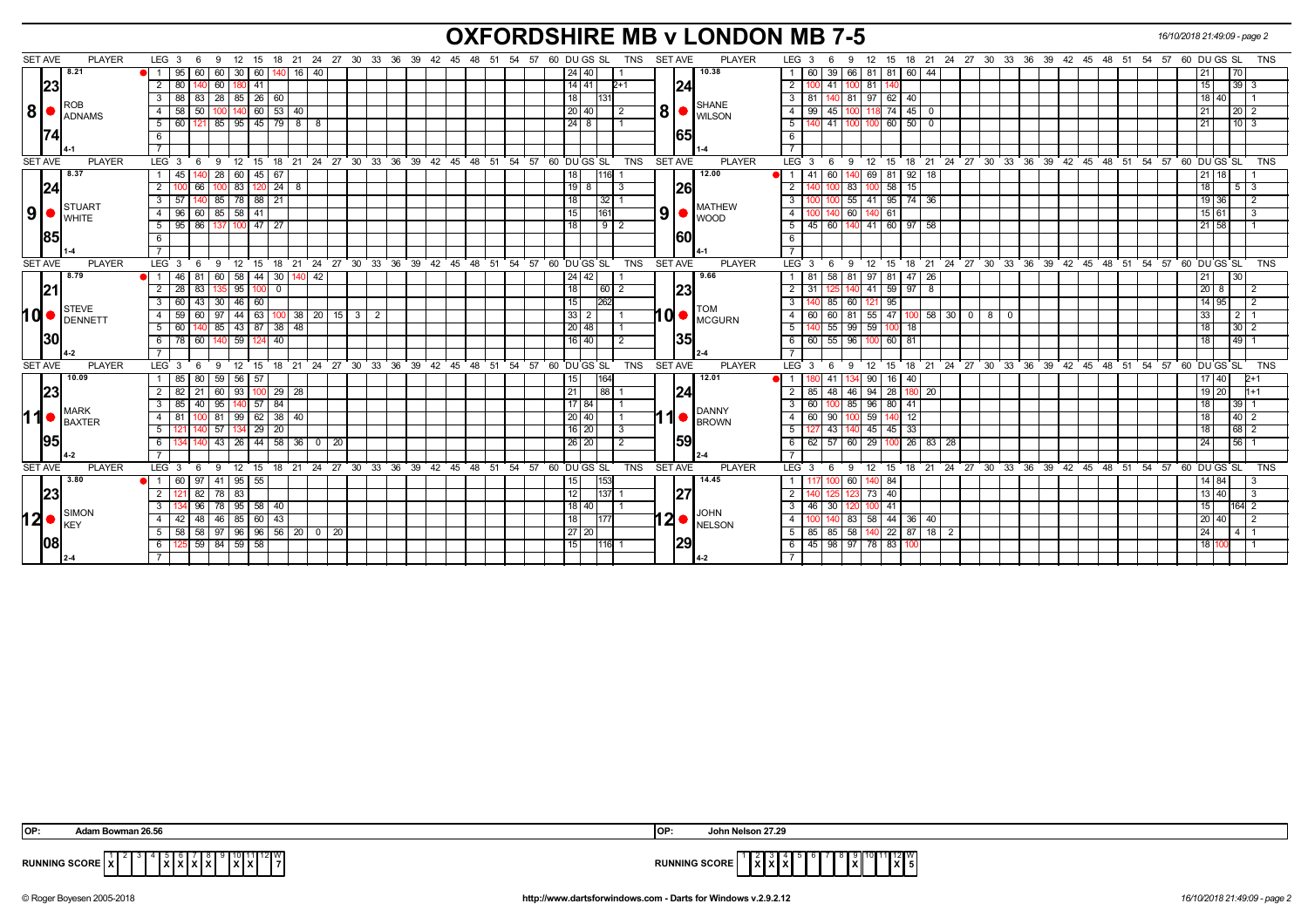## **OXFORDSHIRE MB v LONDON MB 7-5** *16/10/2018 21:49:17 - page 3*

| <b>OXFORDSHIRE MB</b> |     |      |             |            |             |            |             |            |      |     |             | <b>LONDON MB</b>   |     |      |        |            |             |            |             |            |      |          |             |
|-----------------------|-----|------|-------------|------------|-------------|------------|-------------|------------|------|-----|-------------|--------------------|-----|------|--------|------------|-------------|------------|-------------|------------|------|----------|-------------|
| <b>PLAYER</b>         | W/L | LWON | <b>LOST</b> | <b>AVE</b> | <b>TAVE</b> | <b>PTS</b> | <b>DRTS</b> | <b>TON</b> | TON+ | 180 | <b>TONS</b> | <b>I PLAYER</b>    | W/L | LWON | l LOST | <b>AVE</b> | <b>TAVE</b> | <b>PTS</b> | <b>DRTS</b> | <b>TON</b> | TON+ | 180      | <b>TONS</b> |
| Darren Hammond        | W   |      |             | 20.88      | 11.03       | 3049       | 146         |            |      |     | 10          | Nick Cocks         |     |      |        | 23.06      | 15.21       | 3413       | 148         |            |      | $\Omega$ |             |
| Aaron Stevens         |     |      |             | 20.27      | 6.64        | 2250       | 111         |            |      |     | $5 + 1$     | Aaron Beenev       | W   |      |        | 22.63      | 6.20        | 2489       | 110         |            |      |          |             |
| John Russell          |     |      |             | 22.85      | 9.60        | 3131       |             |            |      |     | -8+         | Lewis Venes        | W   |      |        | 23.65      | 10.16       | 331'       | 140         |            |      | -0       |             |
| Terry Wood            |     |      |             | 19.85      | 4.74        | 2442       | 123         |            |      |     |             | Richard Rvan       | W   |      |        | 19.36      | 8.45        | 2401       | 124         |            |      | $\Omega$ |             |
| <b>Adam Bowman</b>    | W   |      |             | 26.56      | 13.24       | 2868       | 108         |            |      |     | $\cdot$     | Richard Davis      |     |      |        | 24.09      | 13.38       | 2602       | 108         |            |      | $\Omega$ |             |
| Lennon Cradock        | W   |      |             | 25.66      | 10.00       | 2463       | 96          |            |      |     | -8          | Matt Winzar        |     |      |        | 21.57      | 8.97        | 1984       | 92          |            |      | 0        |             |
| Liam Gregor           | W   |      |             | 24.80      | 10.68       | 2926       | 118         |            |      |     | -8+         | l Sean Lahiff      |     |      |        | 24.29      | 11.25       | 2745       | 113         |            |      | $\Omega$ |             |
| Rob Adnams            | W   |      |             | 23.74      | 8.21        | 2374       |             |            |      |     | $6+$        | Shane Wilson       |     |      |        | 24.65      | 10.38       | 2366       | 96          |            |      | $\Omega$ |             |
| Stuart White          |     |      |             | 24.85      | 8.37        | 2187       | 88          |            |      |     |             | Mathew Wood        | W   |      |        | 26.60      | 12.00       | 2500       | 94          |            |      | $\Omega$ |             |
| <b>Steve Dennett</b>  | W   |      |             | 21.30      | 8.79        | 2684       | 126         |            |      |     |             | Tom McGurn         |     |      |        | 23.35      | 9.66        | 2895       | 124         |            |      |          |             |
| <b>Mark Baxter</b>    | W   |      |             | 23.95      | 10.09       | 2754       | 115         |            |      |     | 8           | Danny Brown        |     |      |        | 24.59      | 12.01       | 2803       | 114         |            |      |          | $9+2$       |
| Simon Key             |     |      |             | 23.08      | 3.80        | 2423       | 105         |            |      |     |             | <b>John Nelson</b> | W   |      |        | 27.29      | 14.45       | 2838       | 104         |            |      | $\Omega$ |             |
| <b>TOTALS</b>         | W   | 36   |             | 22.98      | 0.00        | 31551      | 1373        | 56.        |      |     | $85+4$      | <b>I TOTALS</b>    |     | 33   |        | 23.66      | 0.00        | 32347      | 1367        | 77         | 33   |          | $112+2$     |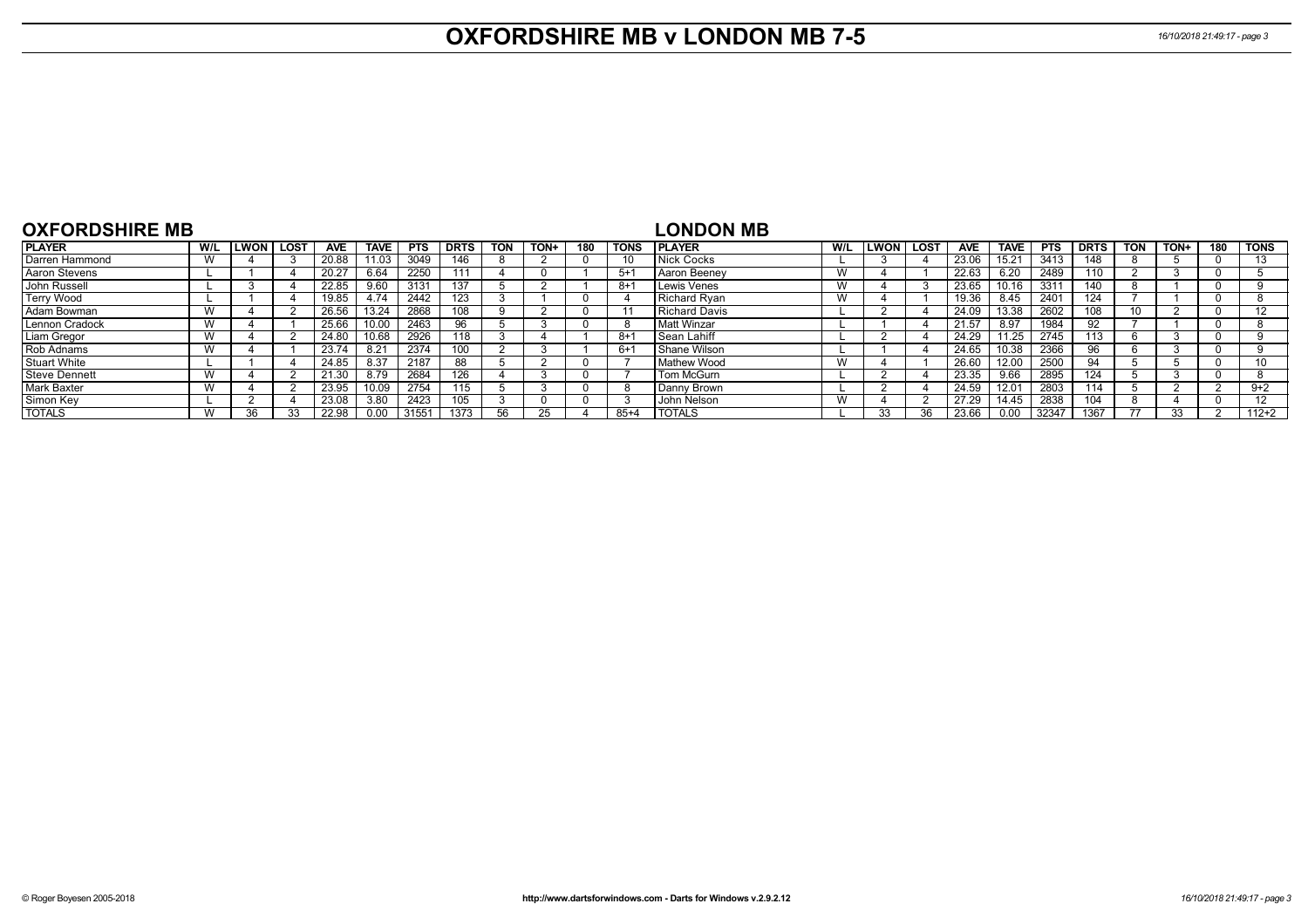## **OXFORDSHIRE WB v LONDON WB 4-2** *16/10/2018 21:48:36 - page 1*

| <b>SET AVE</b><br><b>PLAYER</b>     | LEG <sub>3</sub><br>-9<br>12             | - 24<br>15<br>18<br>- 21             | 27 30 33 36 39 42 45 48 51 54 57 60 DUGS SL |                                |             |          | TNS                                                 | <b>SET AVE</b><br><b>PLAYER</b> | 18  21  24  27  30  33  36  39  42  45  48  51  54  57  60  DU GS  SL<br>TNS<br>LEG 3<br>12<br>9<br>- 15                    |
|-------------------------------------|------------------------------------------|--------------------------------------|---------------------------------------------|--------------------------------|-------------|----------|-----------------------------------------------------|---------------------------------|-----------------------------------------------------------------------------------------------------------------------------|
| 4.15                                | 87<br>24<br>80<br>26                     | 50<br>9<br>85                        |                                             |                                |             |          | 24<br>50                                            | 3.00                            | 26<br>26<br>48 I<br>-81<br>81  <br>57<br>24                                                                                 |
| 15                                  | 83<br>30<br>2   80                       | 55<br>53<br>8<br>$\vert 20 \vert$    | 32                                          |                                |             |          | 26 32                                               | 14I                             | 66 46<br>60   41<br>98<br>80<br>26<br>24<br>2<br>60<br>24 I                                                                 |
| KAREN<br>1 <sup>1</sup>             | 26<br>$3 \mid 30$<br>35 30               | 60<br>$30   60$<br>24                | $55 \mid 43$<br>$\mathbf 0$<br>- 0          | $\mathbf 0$<br>$\overline{0}$  |             |          | 45<br>8                                             | <b>NIKKI</b>                    | $60 \mid 44$<br>$52$ 0 20<br>45<br>$2$   $2$<br>41<br>64<br>3<br>0   16<br>0 I<br>$\overline{0}$<br>$^{\circ}$              |
| <b>WILLIAMS</b><br>82               | $\overline{4}$                           |                                      |                                             |                                |             |          |                                                     | PATTEN<br>57                    | 4                                                                                                                           |
|                                     | 5                                        |                                      |                                             |                                |             |          |                                                     |                                 | $\overline{5}$                                                                                                              |
| <b>SET AVE</b><br><b>PLAYER</b>     | LEG <sub>3</sub><br>-9<br>12             | 24<br>18<br>21<br>15                 | 27<br>30<br>33<br>36                        | 39 <sup>°</sup>                | 42 45 48 51 | 54 57    | 60 DU GS SL<br><b>TNS</b>                           | SET AVE<br><b>PLAYER</b>        | 33 36 39 42 45 48 51 54 57 60 DUGS SL<br><b>TNS</b><br>LEG 3<br>$^{\circ}$ 24<br>$27 \quad 30$<br>12<br>15<br>18<br>21<br>9 |
| 1.00                                | 43<br>-30<br>-30                         | 3<br>41<br>26                        | 85 15                                       |                                |             |          | 88<br>30                                            | 1.00                            | 23<br>28 20<br>46<br>62<br>46<br>60<br>60 I<br>-20<br>43<br>60                                                              |
| 14<br><b>TRINA</b>                  | 26<br>2<br>58                            | 39<br>43<br>l 41<br>60               | 36 64<br>$^{\circ}$                         |                                |             |          | 33<br>$\overline{4}$                                | 15<br><b>JOANNE</b>             | $36 \overline{10}$<br>60<br>68<br>$45 \mid 41$<br>$26$ 30<br>43<br>-41<br>41<br>10                                          |
| 2 <sup>1</sup><br><b>BLACKMAN</b>   | $3 \quad 60$<br>60<br>$45 \mid 81$       | 43<br>85<br>$45 \mid 28$             | 54                                          |                                |             |          | 27 <br>54                                           | 2<br><b>DEAMER</b>              | 24<br>85 40<br>$\mathbf{3}$<br>60<br>45<br> 43 51<br>32<br>60<br>85                                                         |
| 62                                  | 45<br>$4 \overline{26}$<br>26<br> 45     | 411<br>85 81                         | 32 30 40 40 8 0                             | $\mathbf{0}$<br>$\overline{2}$ |             |          | 45<br>$\overline{2}$                                | 139                             | 49   26   30   60   45   43   55   62   20   10   8   0<br>45<br>$\overline{2}$<br>22<br>43<br>$\overline{4}$<br><b>26</b>  |
|                                     | 60<br>$5 \mid 36$                        | 45 30 25 85 85                       | $145$ 54 36                                 |                                |             |          | 30 36                                               |                                 | 27<br>8<br>5<br>100 26 60 45 85 60 59 17<br>-41                                                                             |
| <b>SET AVE</b><br><b>PLAYER</b>     | LEG <sub>3</sub><br>9<br>12<br>6         | 24<br>15<br>18<br>- 21               | 27 30 33 36 39 42 45 48 51 54 57            |                                |             |          | 60 DU GS SL<br><b>TNS</b>                           | SET AVE<br><b>PLAYER</b>        | 27 30 33 36 39 42 45 48 51 54 57 60 DUGS SL<br>LEG <sub>3</sub><br>12<br>18<br>21<br>-24<br><b>TNS</b><br>9                 |
| 6.35<br> 14                         | 36<br>26<br>l 26<br>1145                 | 42<br>26<br>41<br>l 45               |                                             |                                |             |          | 214<br> 24                                          | 7.87<br>141                     | 32<br>2711<br>24<br>25 <sub>1</sub><br>45  <br>45<br>M 1<br>81                                                              |
| GINA                                | 30 <sup>1</sup><br>2   45<br>41   41     | 24<br>$22$   24<br>100               | $20 \mid 39 \mid 0$<br>26 81                | 8                              |             |          | 41<br>8                                             | <b>DEE</b>                      | 39<br>$60$   81   45   85   89   0   0<br>5<br>-36 I<br>43<br>41 <sup>1</sup><br>-11 I<br>- 0                               |
| 3 <br><b>FRESHWATER</b>             | $3 \mid 20$<br>45<br>40   41             | 41 39 40 44 34<br>1351               | 14<br>$\overline{4}$                        |                                |             |          | 36<br>$4 \mid 1$                                    | 3<br><b>BELCHER</b>             | 41   58   33   58   21   37  <br>$\overline{\cdot \cdot \cdot}$<br>50150<br>$39$ 5<br>25<br>40 28<br>5                      |
| 47                                  | 85<br>$4 \mid 55$<br>81   100            | 100                                  |                                             |                                |             |          | $21 \overline{)52}$<br>$\overline{2}$               | 79                              | $22$   13   25   100<br>$1402 + 1$<br>$\overline{4}$<br>18<br>21                                                            |
|                                     | $5 \overline{22}$<br>22<br>$\sqrt{24}$   | 95<br>$100$ 84<br>14                 | $8 \mid 0 \mid 24$<br>- 8                   |                                |             |          | 36 <br>8<br>l 2                                     |                                 | 5<br>$44$ 22<br>36<br>$8 \mid 1$<br>76 I<br>-9<br>85<br>43 37 36<br>$\sqrt{9}$<br>70                                        |
| <b>SET AVE</b><br><b>PLAYER</b>     | 9<br>LEG <sub>3</sub><br>12<br>-6        | 21<br>24<br>27<br>15<br>18           | 30                                          |                                |             |          | 33 36 39 42 45 48 51 54 57 60 DUGS SL<br><b>TNS</b> | SET AVE<br><b>PLAYER</b>        | 24<br>27 30 33 36 39 42 45 48 51 54 57 60 DUGS SL<br>$LEG^3$ 3<br>12<br>15<br>18<br>21<br>TNS<br>9                          |
| 1.00<br> 16                         | 45<br>30<br>95                           | 28<br>$26 \mid 45$<br>60             | $81 \ 25$<br>36                             |                                |             |          | 31 36                                               | 7.80<br> 18                     | $20   10$<br>12<br>10 <sup>1</sup><br>45<br>58<br>85<br>80<br>$\overline{\mathbf{0}}$<br>30<br>-81<br>100                   |
| <b>BABS</b>                         | 60<br>$2 \mid 45$<br>$15 \mid 63$        | 98                                   |                                             |                                |             |          | 18<br>120                                           | <b>STEPH</b>                    | 20 52<br>45<br>$85$ 53<br>45<br>52<br>$\overline{2}$<br>121                                                                 |
| $\boldsymbol{4}$<br><b>IMANNING</b> | $3 \mid 67$<br>81<br>$30 \mid 36 \mid$   | 41<br>$17$ $24$ 60 32 63             |                                             |                                |             |          | 30<br> 50                                           | 4<br><b>STUTLEY</b>             | 41 36 57<br>140 119 54 16 0<br>$29$ 16<br>$\overline{3}$<br>22<br>$\overline{2}$<br>  16                                    |
| 94                                  | 80<br>$9 \mid 85$<br>$4 \mid 47$<br>5    | 30   40   43<br>78                   |                                             |                                |             |          | 89<br>24                                            | 99<br>$3 - 1$                   | 100 41<br>$100$ 97 41 51 0 26<br>26 26<br>$\overline{4}$<br>45<br>$\overline{2}$<br>5                                       |
| <b>SET AVE</b><br><b>PLAYER</b>     | LEG <sub>3</sub><br>9<br>12<br>- 6       | $21 \quad 24$<br>15<br>$^{\circ}$ 18 | 27 30 33 36 39                              |                                |             |          | 42 45 48 51 54 57 60 DUGS SL<br>TNS                 | SET AVE<br><b>PLAYER</b>        | 21 24 27 30 33 36 39 42 45 48 51 54 57 60 DUGS SL<br>LEG <sub>3</sub><br>12<br>15<br>18<br>TNS<br>- 6<br>-9                 |
| 5.20                                |                                          | 26<br>32<br>66<br>50                 | -39                                         |                                |             |          | 27<br>39                                            | 4.00                            | 85 I<br>26<br>-58<br>35<br>41<br>30<br>27                                                                                   |
| 16                                  | 2   41<br>44<br>-45                      | $\overline{22}$<br>5<br>43<br>l 45   |                                             |                                |             |          | 27<br>96                                            |                                 | 32<br>27 32<br>43 I<br>78<br>-41<br>4                                                                                       |
| CAROLINE<br>5 <sup>1</sup>          | $3 \mid 55$<br>30                        | $-44$<br>24<br>l 41<br>60 l          | 46                                          |                                |             |          | 27<br> 36 1                                         | <b>DEBS</b><br>5 <sup>1</sup>   | $\sqrt{32}$<br>40<br>45<br>$29 \mid 32$<br>$\mathbf{3}$<br>41<br>$28$   97<br>32<br>60                                      |
| CALDICOTT                           | 26<br>$\overline{145}$<br>4   41         | 79                                   | $20 \mid 40$                                |                                |             |          | 30<br>$\overline{2}$<br>40                          | <b>WATLING</b>                  | $\overline{4}$<br>60<br>45<br>$3 \mid 1$<br>22<br>41<br>27<br>97<br>41<br>21                                                |
| 83                                  | $5 \mid 37$<br>l 41                      | 58<br>43<br>60<br>45                 | 50<br>41                                    |                                |             |          | 30 50                                               | 31                              | $\overline{22}$<br>14<br>30<br>18<br>5<br>39 <sup>1</sup><br>-24<br>87<br>55<br>98<br>44<br>- 0                             |
| <b>SET AVE</b><br><b>PLAYER</b>     | LEG <sup>3</sup><br><b>g</b>             | 24<br>27<br>21<br>18                 | 36<br>30<br>33                              | 39<br>42<br>45                 | 48<br>51    | 54<br>57 | 60 DUGS SL<br><b>TNS</b>                            | <b>SET AVE</b><br><b>PLAYER</b> | 36<br>39<br>$60$ DU GS SL<br><b>TNS</b><br><b>LEG</b><br>27<br>30<br>33<br>42<br>45<br>48<br>51<br>54<br>57<br>24<br>21     |
| 2.40                                | 22<br>-60<br>23<br>52                    | 26<br>45<br>41<br>-24                |                                             |                                |             |          | 24<br>208                                           | 1.00                            | 84<br>22 20<br>24<br>85<br>20                                                                                               |
| 16                                  | <sup>2</sup><br>60<br>60   43            | 60<br>70 69<br>$26$ 70               |                                             |                                |             |          | 27<br>32                                            | 18l                             | 28 16<br>45 79 41 80 50<br>$\overline{2}$<br>65<br>41<br>41<br>16<br>43                                                     |
| <b>IRENE</b><br>6<br>RICHARDSON     | 59<br>30   140   81<br>$3 \overline{41}$ | 60 66<br>24                          |                                             |                                |             |          | 22<br>24                                            | <b>TAMMY</b><br>6<br>MACKENZIE  | 21<br>$\mathbf{3}$<br>43<br>22<br>60                                                                                        |
| 65                                  | $4 \mid 55$                              | 45 41 30 19 36 41 100 35             |                                             |                                |             |          | 27<br>99 1                                          | 53                              | 28 8<br>55 60 98 83 41 40 24 70 22 8<br>$\overline{4}$                                                                      |
|                                     | 5                                        |                                      |                                             |                                |             |          |                                                     |                                 | 5                                                                                                                           |
|                                     |                                          |                                      |                                             |                                |             |          |                                                     |                                 |                                                                                                                             |

| DP: |  | <b>Caroline Caldicott 16.83</b> |  |
|-----|--|---------------------------------|--|
|-----|--|---------------------------------|--|

 **OP: Caroline Caldicott 16.83 OP: Steph Stutley 18.99**



**RUNNING SCORE X** 6 **X** W **2**

**RUNNING SCORE**  $\begin{bmatrix} 1 & 2 & 3 \\ X & X & X \end{bmatrix}$